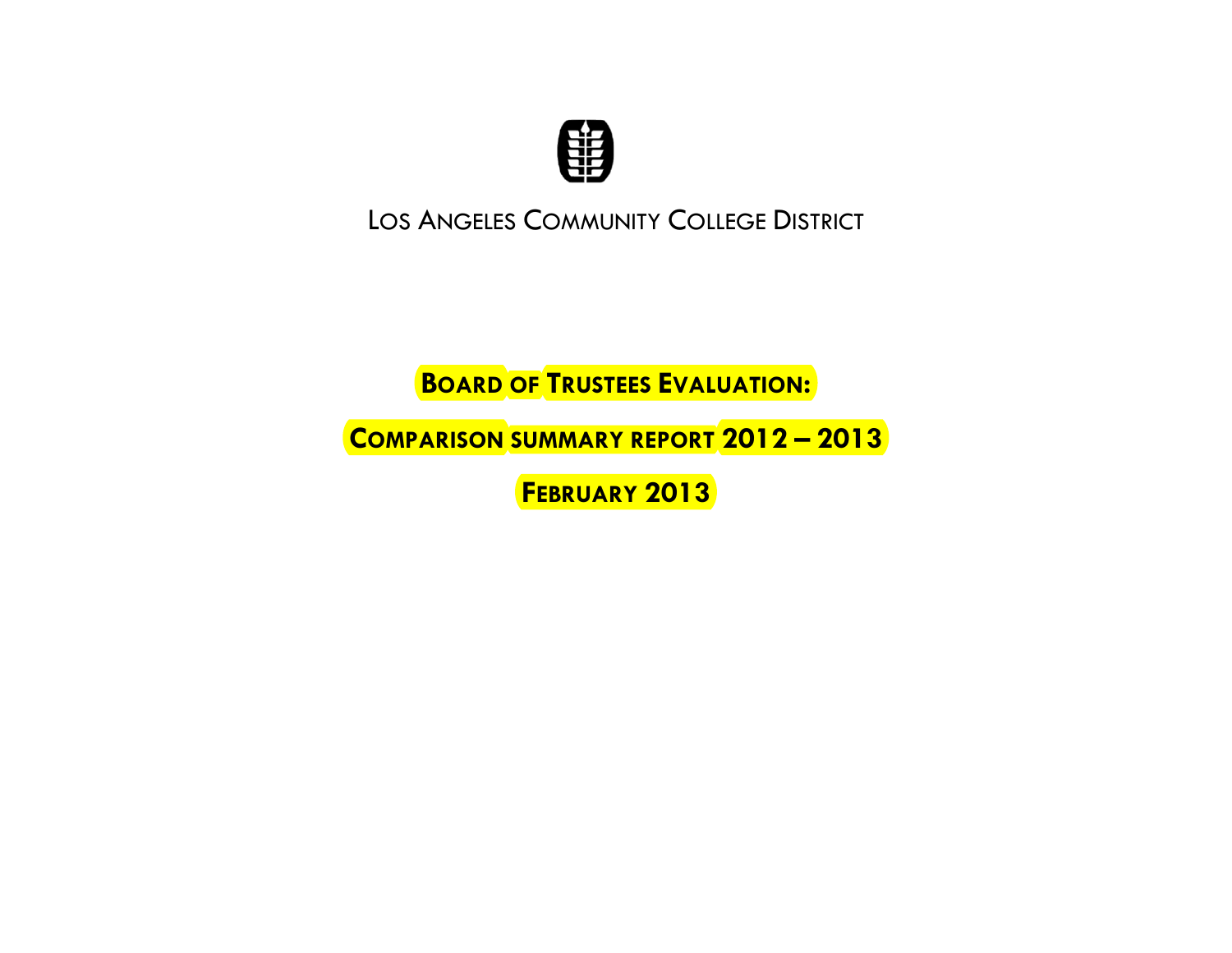#### **ADMINISTRATION SECTION**

#### **1. The Board of Trustees: establishes policies and guidelines for the Chancellor in his administration of the District.**

|                                 |                 | <b>TRUSTEES</b> |           |                 | <b>ADMINISTRATORS</b> |           |                 | <b>RESOURCE TABLE</b> |           |                  | <b>OVERALL</b> |           |
|---------------------------------|-----------------|-----------------|-----------|-----------------|-----------------------|-----------|-----------------|-----------------------|-----------|------------------|----------------|-----------|
|                                 | Response $(\%)$ |                 |           | Response $(\%)$ |                       |           | Response $(\%)$ |                       |           | Response $(\% )$ |                |           |
|                                 | 2012            | 2013            | $+/-$ (%) | 2012            | 2013                  | $+/-$ (%) | 2012            | 2013                  | $+/-$ (%) | 2012             | 2013           | $+/-$ (%) |
| <b>Board Not Committed</b>      | 0.0             | 0.0             | 0.0       | 0.0             | 0.0                   | 0.0       | 0.0             | 0.0                   | 0.0       | 0.0              | 0.0            | 0.0       |
| <b>Board Poorly Committed</b>   | 25.0            | 0.0             | $-25.0$   | 23.8            | 16.0                  | $-7.8$    | 14.3            | 0.0                   | $-14.3$   | 21.8             | 10.3           | $-11.5$   |
| <b>Board Committed</b>          | 0.0             | 14.3            | $+14.3$   | 57.1            | 48.0                  | $-9.1$    | 42.9            | 71.4                  | $+28.5$   | 46.9             | 46.2           | $-1$      |
| <b>Board Strongly Committed</b> | 75.0            | 85.7            | $+10.7$   | 19.0            | 36.0                  | $+17.0$   | 42.9            | 28.6                  | $-28.6$   | 31.2             | 43.6           | $+12.4$   |
| Not Applicable                  | 0.0             | 0.0             | 0.0       | 0.0             | 0.0                   | 0.0       | 0.0             | 0.0                   | 0.0       | 0.0              | 0.0            | 0.0       |

The ratings in 2013 of the Board in this area remained the same compared to 2012 for the Board (STRONGLY COMMITTED), the Administrator Group (COMMITTED) and the Overall rating (BOARD COMMITTED). The ratings of the Resource Table group were split between COMMITTED and STRONGLY COMMITTED (42.9 % each) in 2012. The Resource Table group rated the Board as COMMITTED in 2013 (71.4%).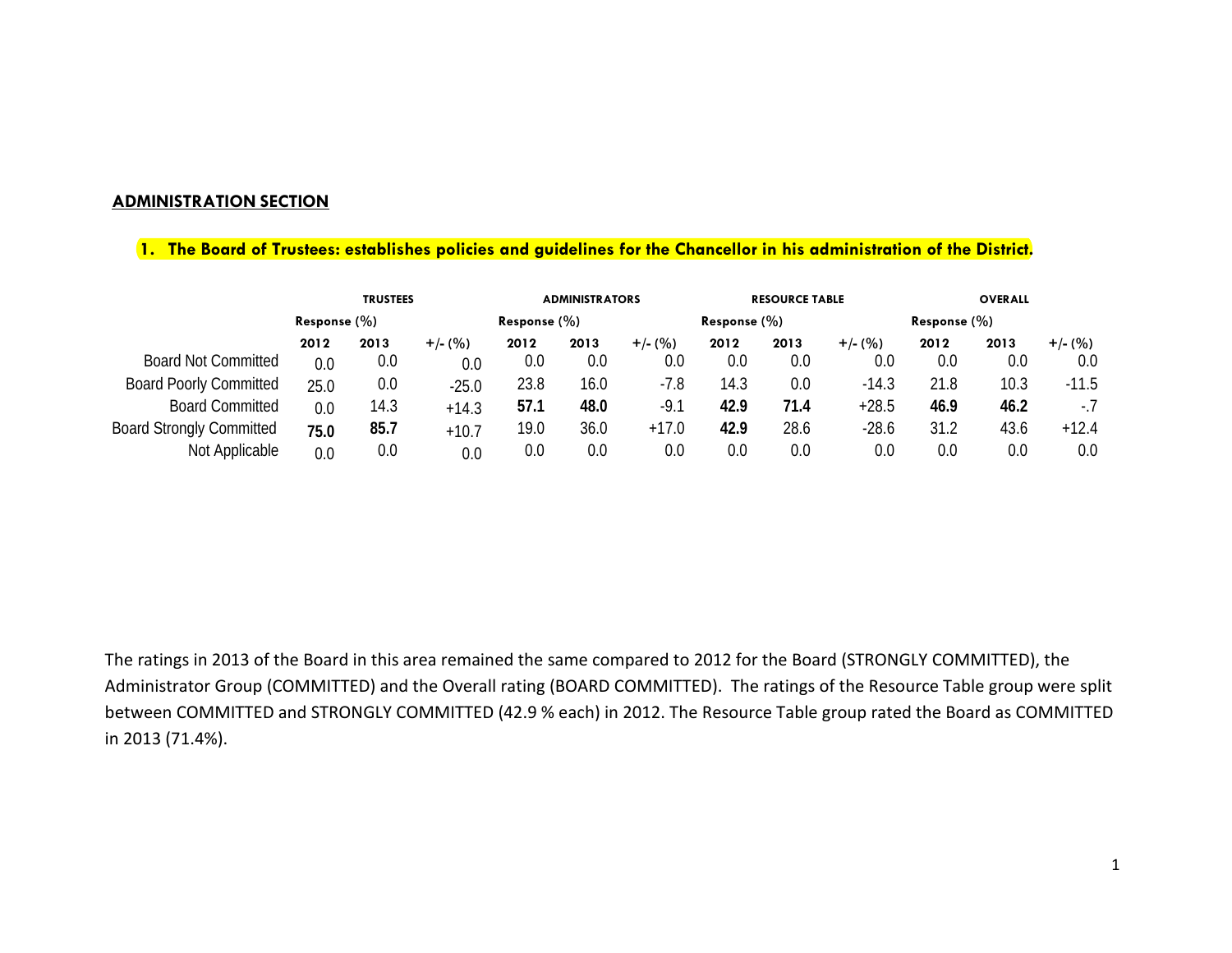### **2. states clearly what it expects from the Chancellor and College Presidents in terms of personal qualities, conduct, and job performance**.

|                                 |      | <b>TRUSTEES</b> |           |      | <b>ADMINISTRATORS</b> |           |                 | <b>RESOURCE TABLE</b> |           |                  | <b>OVERALL</b> |           |
|---------------------------------|------|-----------------|-----------|------|-----------------------|-----------|-----------------|-----------------------|-----------|------------------|----------------|-----------|
|                                 |      | Response $(\%)$ |           |      | Response $(\%)$       |           | Response $(\%)$ |                       |           | Response $(\% )$ |                |           |
|                                 | 2012 | 2013            | $+/-$ (%) | 2012 | 2013                  | $+/-$ (%) | 2012            | 2013                  | $+/-$ (%) | 2012             | 2013           | $+/-$ (%) |
| <b>Board Not Committed</b>      | 0.0  | 0.0             | 0.0       | 4.8  | 8.0                   | $+3.2$    | 14.3            | 0.0                   | $-14.3$   | 6.2              | 5.1            | $-1.1$    |
| <b>Board Poorly Committed</b>   | 25.0 | 0.0             | $-25.0$   | 28.6 | 20.0                  | $-8.6$    | 42.9            | 42.9                  | 0.0       | 31.2             | 20.5           | $-10.7$   |
| <b>Board Committed</b>          | 50.0 | 42.9            | $-7.1$    | 61.9 | 48.0                  | $-13.9$   | 42.9            | 42.9                  | 0.0       | 56.2             | 46.2           | $-10.0$   |
| <b>Board Strongly Committed</b> | 25.0 | 57.1            | $+32.1$   | 0.0  | 20.0                  | $+20.0$   | 0.0             | 14.3                  | $+14.3$   | 3.1              | 25.6           | $+22.5$   |
| Not Applicable                  | 0.0  | 0.0             | 0.0       | 4.8  | 4.0                   | -.8       | 0.0             | 0.0                   | 0.0       | 3. I             | 2.6            | -.5       |

The rating the Board assigned itself in this area in 2013, STRONGLY COMMITTED, improved compared to the 2012 rating of COMMITTED. The 2013 rating assigned by the Administrator Group remained the same (COMMITTED) as did the Overall rating (COMMITTED) compared to 2012. The Resource Table group's rating also remained the same in 2013, divided between POORLY COMMITTED and COMMITTED (42.9% each).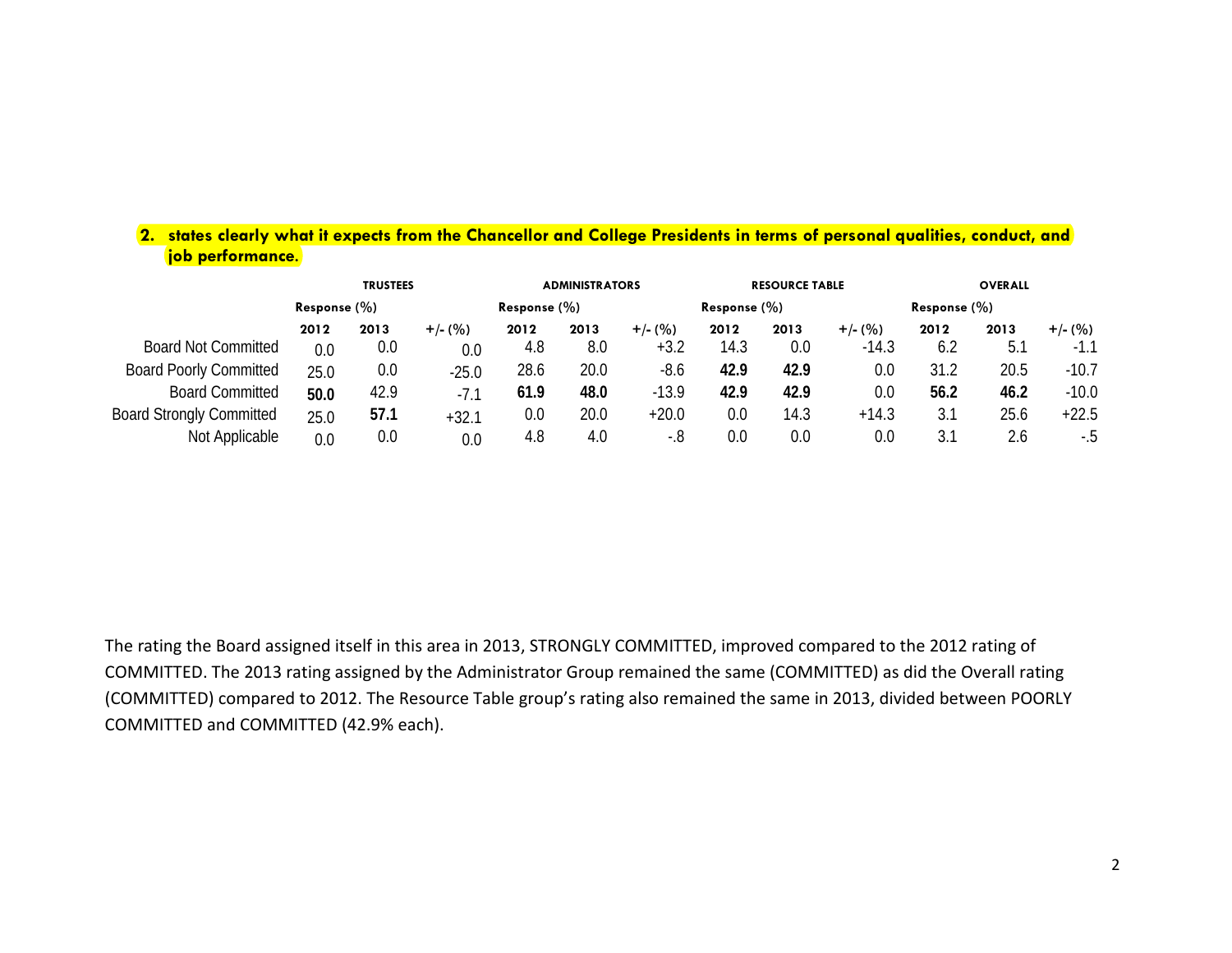#### **3. considers pertinent background information as well as the Chancellor's recommendations in making policy decisions.**

|                                 |      | <b>TRUSTEES</b> |           |      | <b>ADMINISTRATORS</b> |           |                 | <b>RESOURCE TABLE</b> |           |                 | <b>OVERALL</b> |           |
|---------------------------------|------|-----------------|-----------|------|-----------------------|-----------|-----------------|-----------------------|-----------|-----------------|----------------|-----------|
|                                 |      | Response $(\%)$ |           |      | Response $(\%)$       |           | Response $(\%)$ |                       |           | Response $(\%)$ |                |           |
|                                 | 2012 | 2013            | $+/-$ (%) | 2012 | 2013                  | $+/-$ (%) | 2012            | 2013                  | $+/-$ (%) | 2012            | 2013           | $+/-$ (%) |
| <b>Board Not Committed</b>      | 0.0  | 0.0             | 0.0       | 9.5  | 24.0                  | $+14.5$   | 14.3            | 0.0                   | $-14.3$   | 9.4             | 15.4           | $+6.0$    |
| <b>Board Poorly Committed</b>   | 0.0  | 0.0             | 0.0       | 38.1 | 12.0                  | $-26.1$   | 28.6            | 28.6                  | 0.0       | 31.2            | 12.8           | $-18.4$   |
| <b>Board Committed</b>          | 50.0 | 57.1            | $+7.1$    | 42.9 | 48.0                  | $+5.1$    | 28.6            | 71.4                  | $+42.8$   | 40.6            | 53.8           | $+13.2$   |
| <b>Board Strongly Committed</b> | 50.0 | 42.9            | $-7.1$    | 9.5  | 16.0                  | $+6.5$    | 28.6            | 0.0                   | $-28.6$   | 18.8            | 17.9           | $-9$      |
| Not Applicable                  | 0.0  | 0.0             | 0.0       | 0.0  | 0.0                   | 0.0       | 0.0             | 0.0                   | 0.0       | 0.0             | 0.0            | 0.0       |

The Board's rating of itself was divided evenly between COMMITTED (50%) and STRONGLY COMMITTED (50%) in 2012, while in 2013 the majority of the Board rated itself as COMMITTED in this area. The Resource Table group reached consensus in 2013 with 71.4% rating the Board as COMMITTED compared to 2012 in which the ratings were evenly divided between POORLY COMMITTED, COMMITTED, and STRONGLY COMMITTED. The 2013 Administrator group's rating and overall rating of COMMITTED was the same as last year's rating.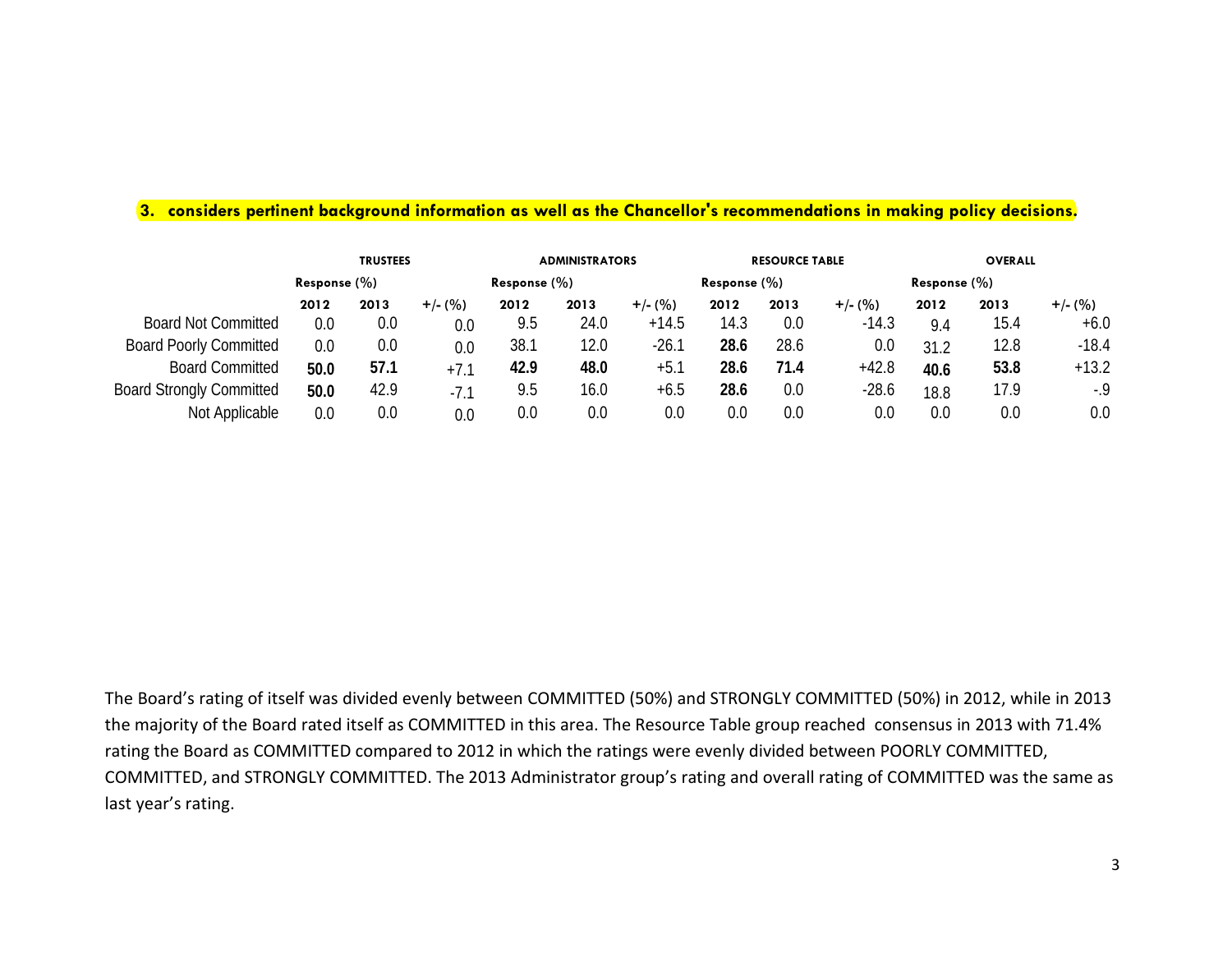## **4. bases decisions on what it considers are in the best interest of the students.**

|                                 | <b>TRUSTEES</b> |      |           |                 | <b>ADMINISTRATORS</b> |           |                 | <b>RESOURCE TABLE</b> |           |                 | <b>OVERALL</b> |           |
|---------------------------------|-----------------|------|-----------|-----------------|-----------------------|-----------|-----------------|-----------------------|-----------|-----------------|----------------|-----------|
|                                 | Response $(\%)$ |      |           | Response $(\%)$ |                       |           | Response $(\%)$ |                       |           | Response $(\%)$ |                |           |
|                                 | 2012            | 2013 | $+/-$ (%) | 2012            | 2013                  | $+/-$ (%) | 2012            | 2013                  | $+/-$ (%) | 2012            | 2013           | $+/-$ (%) |
| <b>Board Not Committed</b>      | 0.0             | 0.0  | 0.0       | $0.0\,$         | 16.0                  | $+16.0$   | 0.0             | 14.3                  | $+14.3$   | 0.0             | 12.8           | $+12.8$   |
| <b>Board Poorly Committed</b>   | 0.0             | 0.0  | 0.0       | 23.8            | 20.0                  | $-3.8$    | 14.3            | 14.3                  | $0.0\,$   | 18.8            | 15.3           | $-3.5$    |
| <b>Board Committed</b>          | 75.0            | 42.9 | $-32.1$   | 57.1            | 44.0                  | $-13.1$   | 71.4            | 42.9                  | $-28.5$   | 62.5            | 43.9           | $-18.6$   |
| <b>Board Strongly Committed</b> | 25.0            | 57.1 | $+32.1$   | 19.0            | 20.0                  | +1.0      | 14.3            | 28.6                  | $+14.3$   | 18.8            | 28.2           | $+9.4$    |
| Not Applicable                  | 0.0             | 0.0  | 0.0       | 0.0             | 0.0                   | 0.0       | 0.0             | 0.0                   | 0.0       | 0.0             | 0.0            | 0.0       |

The rating the Board assigned itself in this area in 2013, STRONGLY COMMITTED, improved compared to the 2012 rating of COMMITTED. The ratings assigned by the Administrator group and the Resource Table group remained the same (COMMITTED) as did the Overall rating (COMMITTED) compared to 2012.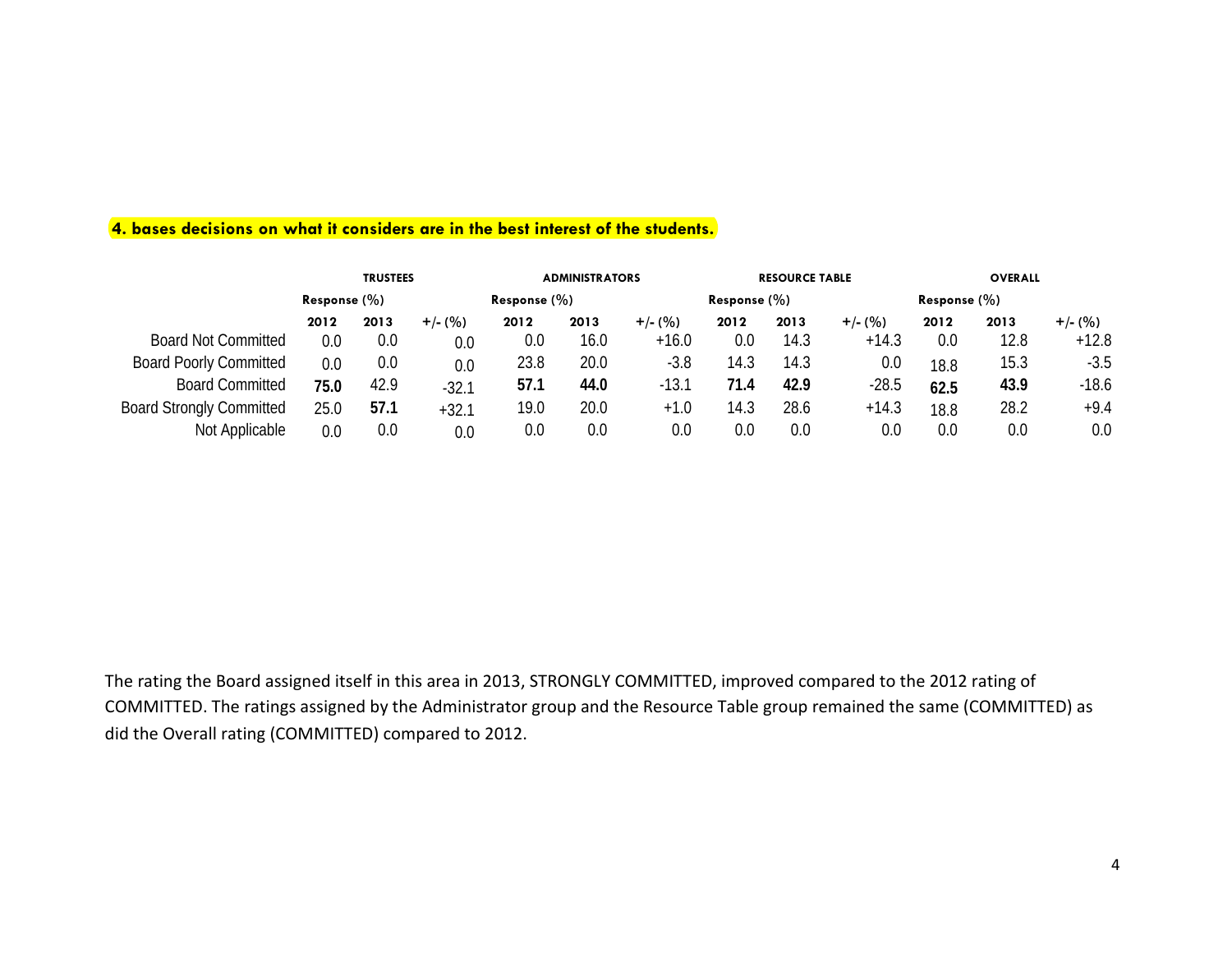## **5. centers discussions on policy information and revision, not administrative/procedural operations.**

|                                 |              | <b>TRUSTEES</b> |           |              | <b>ADMINISTRATORS</b> |           |                  | <b>RESOURCE TABLE</b> |           |                  | <b>OVERALL</b> |           |
|---------------------------------|--------------|-----------------|-----------|--------------|-----------------------|-----------|------------------|-----------------------|-----------|------------------|----------------|-----------|
|                                 | Response (%) |                 |           | Response (%) |                       |           | Response $(\% )$ |                       |           | Response $(\% )$ |                |           |
|                                 | 2012         | 2013            | $+/- (%)$ | 2012         | 2013                  | $+/- (%)$ | 2012             | 2013                  | $+/- (%)$ | 2012             | 2013           | $+/-$ (%) |
| <b>Board Not Committed</b>      | 0.0          | 0.0             | 0.0       | 9.5          | 20.0                  | $+10.5$   | 14.3             | 14.3                  | 0.0       | 9.4              | 15.3           | $+5.9$    |
| <b>Board Poorly Committed</b>   | 25.0         | 14.3            | $-10.7$   | 57.1         | 28.0                  | $-29.1$   | 42.9             | 14.3                  | $-28.6$   | 50.0             | 23.1           | $-26.9$   |
| <b>Board Committed</b>          | 50.0         | 57.1            | $+7.1$    | 23.8         | 48.0                  | $+24.2$   | 28.6             | 57.1                  | $+28.5$   | 28.1             | 51.2           | $+23.1$   |
| <b>Board Strongly Committed</b> | 25.0         | 28.6            | $+3.6$    | 9.5          | 4.0                   | $-5.5$    | 14.3             | 14.3                  | 0.0       | 12.5             | 10.3           | $-2.2$    |
| Not Applicable                  | 0.0          | 0.0             | 0.0       | 0.0          | 0.0                   | 0.0       | 0.0              | 0.0                   | 0.0       | 0.0              | 0.0            | 0.0       |

The 2013 rating the Board assigned itself, COMMITTED, is the same rating as last year. The ratings from the Administrator group and the Resource Table group in 2013 in addition to the Overall rating, STRONGLY COMMITTED, improved compared to last year's rating of POORLY COMMITTED.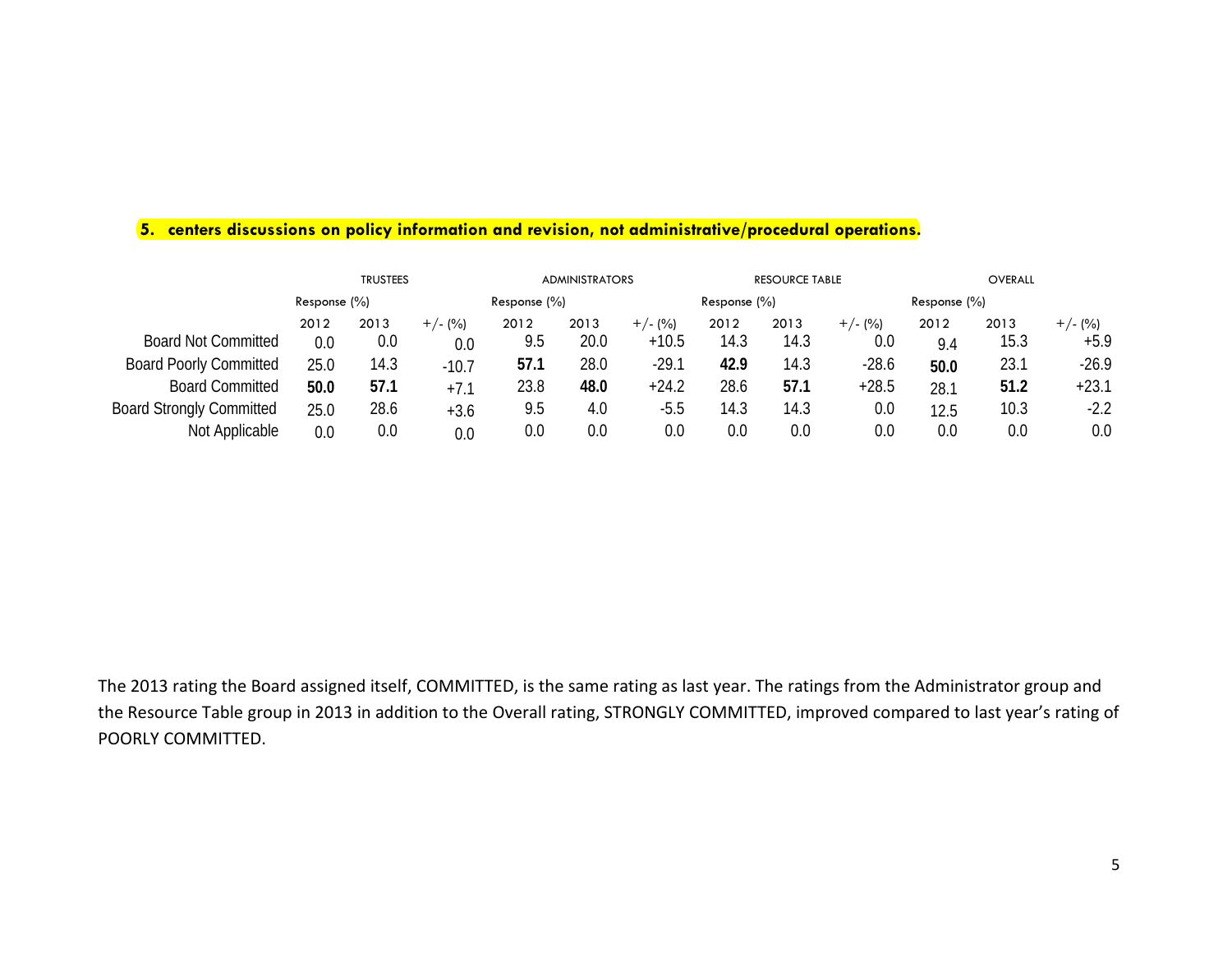#### **6. maintains currency with changes in laws and government regulations that affect the instructional programs and administration of the colleges.**

|                                 |                  | <b>TRUSTEES</b> |           |                 | <b>ADMINISTRATORS</b> |           |                 | <b>RESOURCE TABLE</b> |           |                 | <b>OVERALL</b> |           |
|---------------------------------|------------------|-----------------|-----------|-----------------|-----------------------|-----------|-----------------|-----------------------|-----------|-----------------|----------------|-----------|
|                                 | Response $(\% )$ |                 |           | Response $(\%)$ |                       |           | Response $(\%)$ |                       |           | Response $(\%)$ |                |           |
|                                 | 2012             | 2013            | $+/-$ (%) | 2012            | 2013                  | $+/-$ (%) | 2012            | 2013                  | $+/-$ (%) | 2012            | 2013           | $+/-$ (%) |
| <b>Board Not Committed</b>      | 0.0              | 0.0             | 0.0       | 0.0             | 8.0                   | $+8.0$    | 0.0             | 0.0                   | 0.0       | 0.0             | 5.1            | $+5.1$    |
| <b>Board Poorly Committed</b>   | 0.0              | 0.0             | 0.0       | 14.3            | 12.0                  | $-2.3$    | 14.3            | 14.3                  | 0.0       | 12.5            | 10.3           | $-2.2$    |
| <b>Board Committed</b>          | 75.0             | 42.9            | $-32.1$   | 52.4            | 56.0                  | $+3.6$    | 42.9            | 14.3                  | $-28.6$   | 53.1            | 46.2           | $-6.9$    |
| <b>Board Strongly Committed</b> | 25.0             | 57.1            | $+32.1$   | 33.3            | 20.0                  | $-13.3$   | 42.9            | 71.4                  | $+28.5$   | 34.4            | 35.9           | $+1.5$    |
| Not Applicable                  | 0.0              | 0.0             | 0.0       | 0.0             | 4.0                   | $+4.0$    | 0.0             | 0.0                   | 0.0       | 0.0             | 2.6            | $+2.6$    |

The rating the Board assigned itself in this area in 2013, STRONGLY COMMITTED, improved compared to the 2012 rating of COMMITTED. The rating assigned by the Administrator Group in 2013, COMMITTED, remained the same as in 2012 as did the Overall rating of COMMITTED. The rating for the Resource Table group in 2012 was evenly divided between COMMITTED and STRONGLY COMMITTED (42.9% each), whereas there was a majority agreement on the rating of STRONGLY COMMITTED (71.4%) in 2013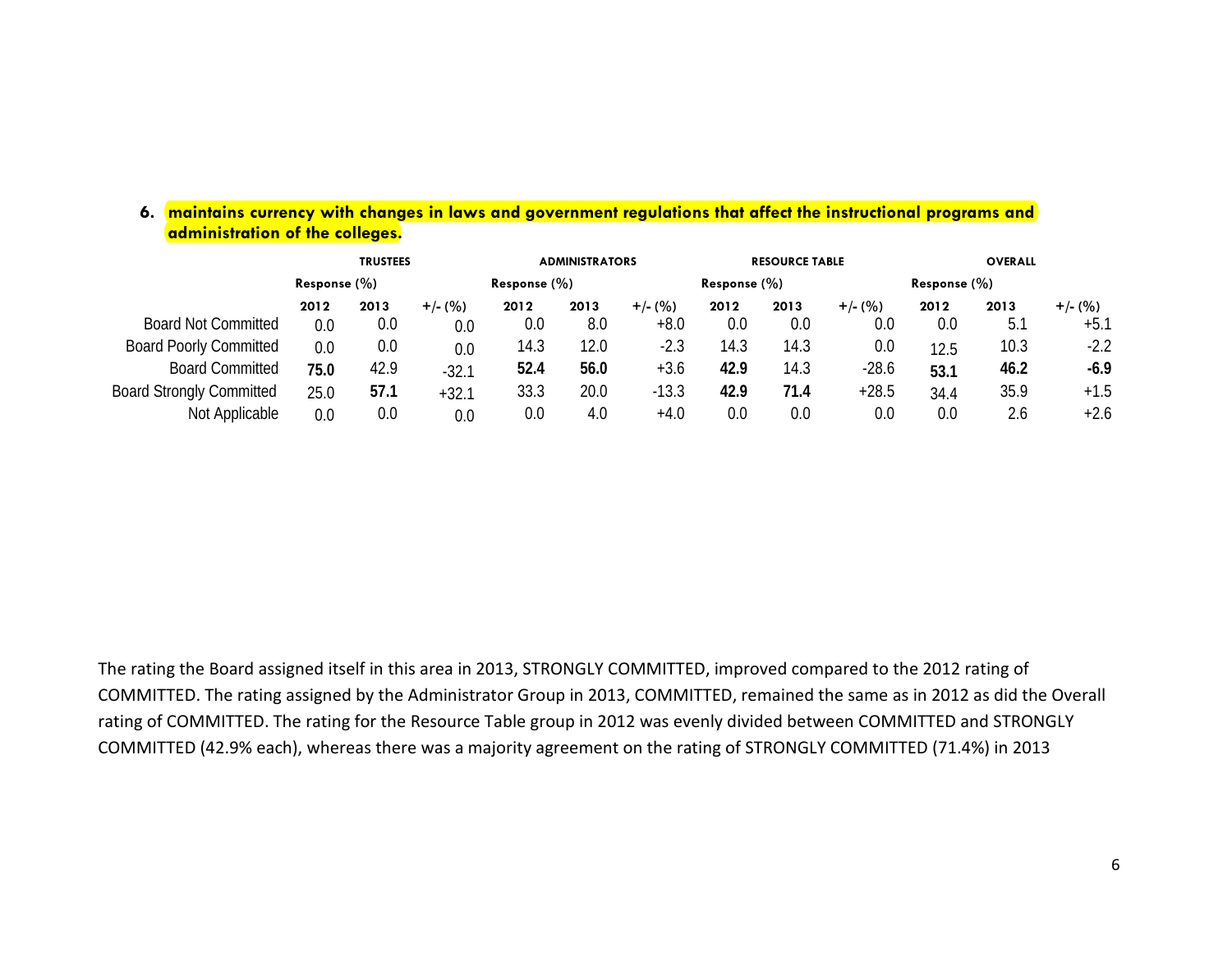| 7. demonstrates conscientious and consistent preparation for Board meetings as exemplified by familiarity with the contents |  |  |
|-----------------------------------------------------------------------------------------------------------------------------|--|--|
| of the Board Agenda and Board Letter.                                                                                       |  |  |

|                                 |                  | <b>TRUSTEES</b> |           |                 | <b>ADMINISTRATORS</b> |           |                 | <b>RESOURCE TABLE</b> |           |                  | <b>OVERALL</b> |           |
|---------------------------------|------------------|-----------------|-----------|-----------------|-----------------------|-----------|-----------------|-----------------------|-----------|------------------|----------------|-----------|
|                                 | Response $(\% )$ |                 |           | Response $(\%)$ |                       |           | Response $(\%)$ |                       |           | Response $(\% )$ |                |           |
|                                 | 2012             | 2013            | $+/-$ (%) | 2012            | 2013                  | $+/-$ (%) | 2012            | 2013                  | $+/-$ (%) | 2012             | 2013           | $+/-$ (%) |
| <b>Board Not Committed</b>      | 0.0              | 0.0             | 0.0       | 14.3            | 16.0                  | $+1.7$    | 14.3            | 0.0                   | $-14.3$   | 12.5             | 10.3           | $-2.2$    |
| <b>Board Poorly Committed</b>   | 25.0             | 14.3            | $-10.7$   | 23.8            | 16.0                  | -7.8      | 0.0             | 14.3                  | $+14.3$   | 18.8             | 15.4           | $-3.4$    |
| <b>Board Committed</b>          | 50.0             | 71.4            | $+21.4$   | 47.6            | 56.0                  | $+8.4$    | 42.9            | 14.3                  | $-28.6$   | 46.9             | 51.3           | $+4.4$    |
| <b>Board Strongly Committed</b> | 25.0             | 14.3            | $-10.7$   | 14.3            | 12.0                  | $-2.3$    | 28.6            | 71.4                  | $+42.8$   | 21.8             | 23.1           | $+1.3$    |
| Not Applicable                  | 0.0              | 0.0             | 0.0       | $0.0\,$         | 0.0                   | 0.0       | 0.0             | 0.0                   | 0.0       | 0.0              | 0.0            | 0.0       |

The Board's, Administrator group's, and Overall ratings remained the same, COMMITTED, in 2013 as compared to 2012. The rating assigned by the Resource Table group improved from COMMITTED in 2012 to STRONGLY COMMITTED in 2013.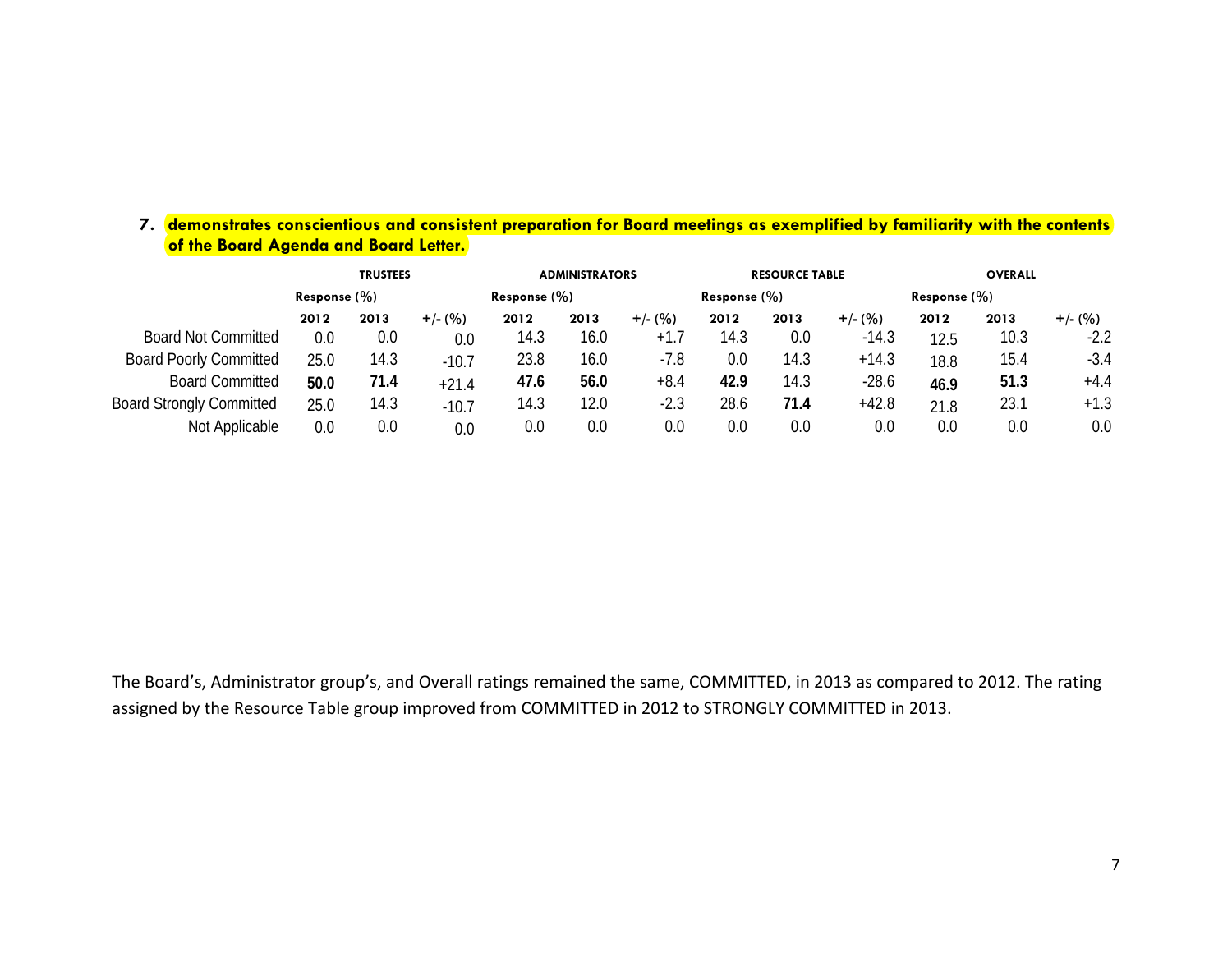#### **FINANCE SECTION**

#### **1. provides for long-range planning for acquisition, development, and maintenance of facilities and sites.**

|                                 |                 | <b>TRUSTEES</b> |           |                  | <b>ADMINISTRATORS</b> |           |                 | <b>RESOURCE TABLE</b> |           |                 | <b>OVERALL</b> |           |
|---------------------------------|-----------------|-----------------|-----------|------------------|-----------------------|-----------|-----------------|-----------------------|-----------|-----------------|----------------|-----------|
|                                 | Response $(\%)$ |                 |           | Response $(\% )$ |                       |           | Response $(\%)$ |                       |           | Response $(\%)$ |                |           |
|                                 | 2012            | 2013            | $+/- (%)$ | 2012             | 2013                  | $+/- (%)$ | 2012            | 2013                  | $+/-$ (%) | 2012            | 2013           | $+/-$ (%) |
| <b>Board Not Committed</b>      | 0.0             | 0.0             | 0.0       | 0.0              | 4.0                   | +4.0      | 28.6            | 0.0                   | $-28.6$   | 6.4             | 2.6            | $-3.8$    |
| <b>Board Poorly Committed</b>   | 25.0            | 0.0             | $-25.0$   | 10.0             | 12.0                  | $+2.0$    | 14.3            | 14.3                  | 0.0       | 12.9            | 10.3           | $-2.6$    |
| <b>Board Committed</b>          | 25.0            | 14.3            | $-10.7$   | 65.0             | 48.0                  | $-17.0$   | 28.6            | 42.9                  | $+14.3$   | 51.6            | 41.0           | $-10.6$   |
| <b>Board Strongly Committed</b> | 50.0            | 85.7            | $+35.7$   | 25.0             | 36.0                  | $+11.0$   | 28.6            | 42.9                  | $+14.3$   | 29.0            | 46.2           | $+17.2$   |
| Not Applicable                  | 0.0             | 0.0             | 0.0       | 0.0              | 0.0                   | 0.0       | 0.0             | 0.0                   | 0.0       | 0.0             | 0.0            | 0.0       |

The Board's rating of STRONGLY COMMITTED in 2013 is the same rating it assigned itself in 2012. The Administrator group rated the Board as COMMITTED in 2013 which is the same as its rating in 2012. In 2012, the rating from the Resource Table group was divided (28.6% each) between NOT COMMITTED, COMMITTED, and STRONGLY COMMITTED, but in 2013 the rating was divided between COMMITTED and STRONGLY COMMITTED (42.9% each). The Overall rating improved from COMMITTED in 2012 to STRONGLY COMMITTED in 2013.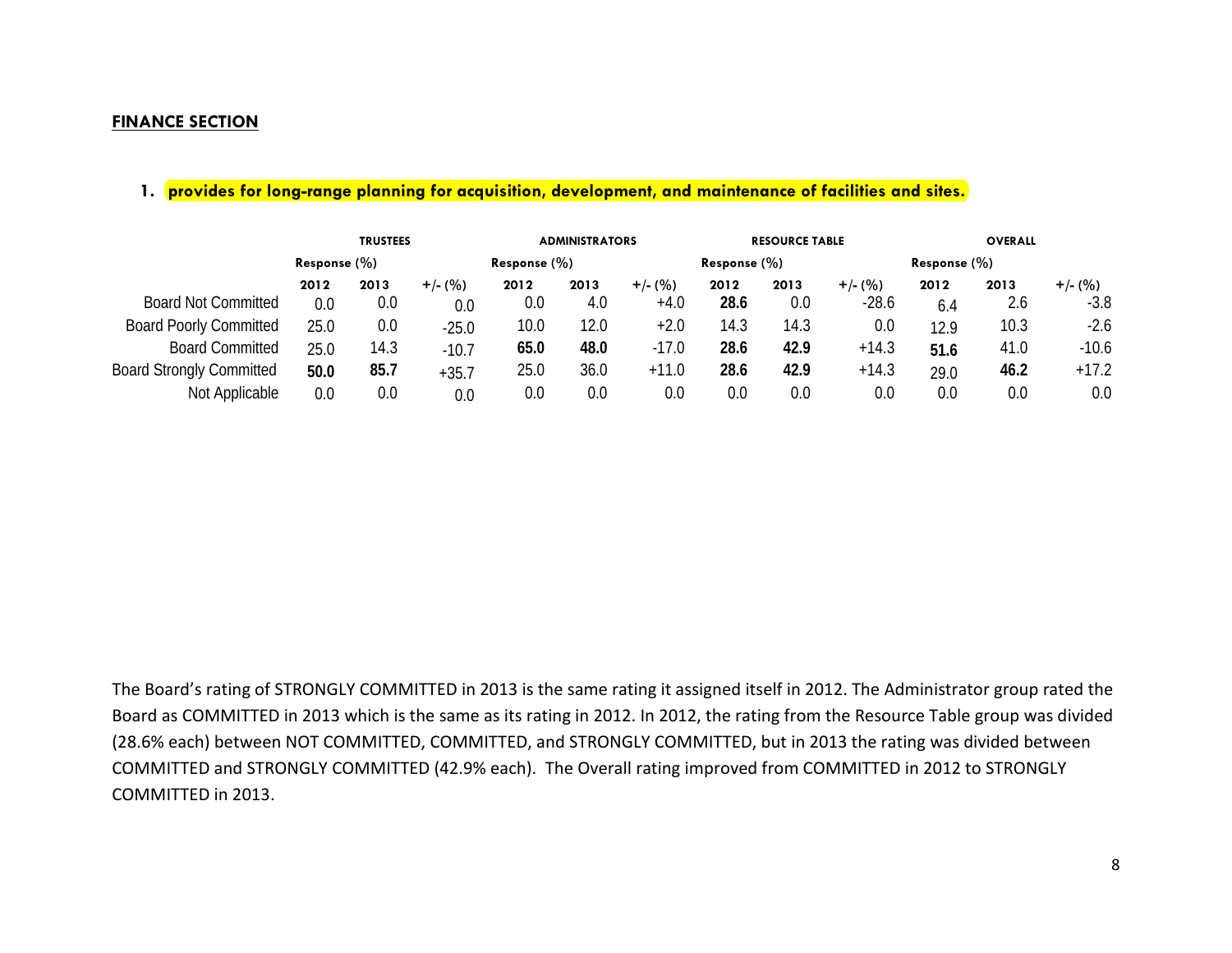### **2. authorizes budgeted allocations and special expenditures upon considering the total needs of the colleges.**

|                                 |                 | <b>TRUSTEES</b> |           |                 | <b>ADMINISTRATORS</b> |           |                 | <b>RESOURCE TABLE</b> |           |                 | <b>OVERALL</b> |           |
|---------------------------------|-----------------|-----------------|-----------|-----------------|-----------------------|-----------|-----------------|-----------------------|-----------|-----------------|----------------|-----------|
|                                 | Response $(\%)$ |                 |           | Response $(\%)$ |                       |           | Response $(\%)$ |                       |           | Response $(\%)$ |                |           |
|                                 | 2012            | 2013            | $+/-$ (%) | 2012            | 2013                  | $+/-$ (%) | 2012            | 2013                  | $+/- (%)$ | 2012            | 2013           | $+/-$ (%) |
| <b>Board Not Committed</b>      | 0.0             | 0.0             | 0.0       | 0.0             | 12.0                  | $+12.0$   | 0.0             | 0.0                   | 0.0       | 0.0             | 7.7            | $+7.7$    |
| <b>Board Poorly Committed</b>   | 25.0            | 0.0             | $-25.0$   | 20.0            | 16.0                  | $-4.0$    | 14.3            | 14.3                  | 0.0       | 19.3            | 12.8           | $-6.5$    |
| <b>Board Committed</b>          | 50.0            | 14.3            | $-35.7$   | 60.0            | 32.0                  | $-28.0$   | 85.7            | 57.1                  | $-28.6$   | 64.5            | 33.3           | $-31.2$   |
| <b>Board Strongly Committed</b> | 25.0            | 85.7            | $+60.7$   | 20.0            | 40.0                  | $+20.0$   | 0.0             | 28.6                  | $+28.6$   | 16.1            | 46.2           | $+30.1$   |
| Not Applicable                  | 0.0             | 0.0             | 0.0       | 0.0             | 0.0                   | 0.0       | 0.0             | 0.0                   | 0.0       | 0.0             | 0.0            | 0.0       |

The ratings assigned by the Board and the Administrator group improved from COMMITTED in 2012 to STRONGLY COMMITTED in 2013, as did the Overall rating. The Resource Table group assigned a rating of COMMITTED this year which is the same as last year's rating.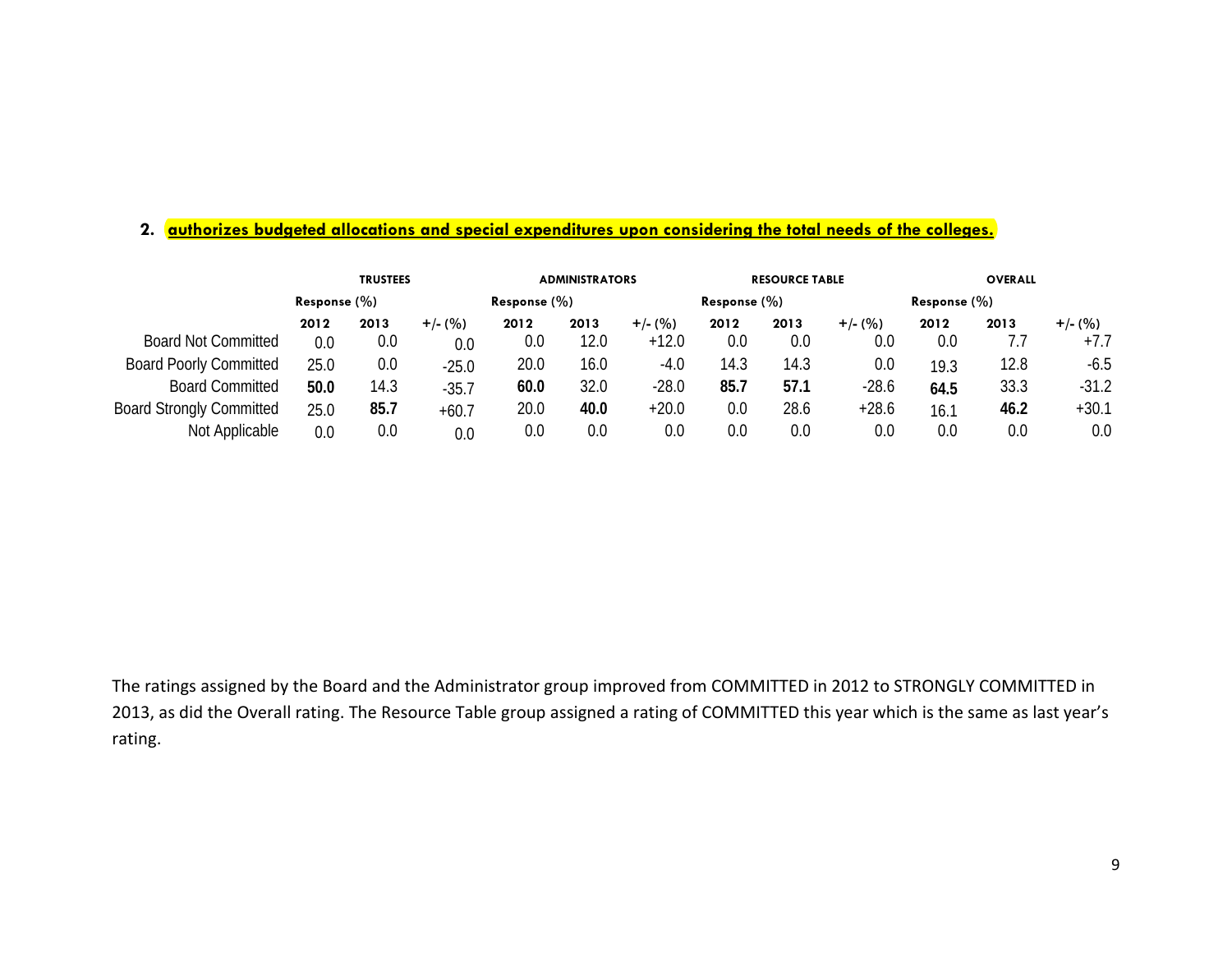## **3. authorizes budgeted allocations and special expenditures upon consideration of the best interests of the students.**

|                                 |      | <b>TRUSTEES</b> |           |      | <b>ADMINISTRATORS</b> |           |              | <b>RESOURCE TABLE</b> |           |                 | <b>OVERALL</b> |           |
|---------------------------------|------|-----------------|-----------|------|-----------------------|-----------|--------------|-----------------------|-----------|-----------------|----------------|-----------|
|                                 |      | Response $(\%)$ |           |      | Response $(\%)$       |           | Response (%) |                       |           | Response $(\%)$ |                |           |
|                                 | 2012 | 2013            | $+/-$ (%) | 2012 | 2013                  | $+/-$ (%) | 2012         | 2013                  | $+/-$ (%) | 2012            | 2013           | $+/-$ (%) |
| <b>Board Not Committed</b>      | 0.0  | 0.0             | 0.0       | 5.0  | 16.0                  | $+11.0$   | 0.0          | 0.0                   | 0.0       | 3.2             | 10.3           | $+7.1$    |
| <b>Board Poorly Committed</b>   | 0.0  | 14.3            | $+14.3$   | 25.0 | 8.0                   | $-17.0$   | 28.6         | 14.3                  | $-14.3$   | 22.6            | 10.3           | $-12.3$   |
| <b>Board Committed</b>          | 75.0 | 28.6            | $-46.4$   | 60.0 | 40.0                  | $-20.0$   | 71.4         | 57.1                  | $-14.3$   | 64.5            | 41.0           | $-23.5$   |
| <b>Board Strongly Committed</b> | 25.0 | 57.1            | $+32.1$   | 10.0 | 32.0                  | $+22.0$   | 0.0          | 28.6                  | $+28.6$   | 9.7             | 35.9           | $+26.2$   |
| Not Applicable                  | 0.0  | 0.0             | 0.0       | 0.0  | 4.0                   | $+4.0$    | 0.0          | 0.0                   | 0.0       | 0.0             | 2.6            | $+2.6$    |

The rating the Board assigned itself in this area in 2013, STRONGLY COMMITTED, improved compared to the 2012 rating of COMMITTED. The ratings assigned by the Administrator Group and the Resource Table group remained the same, COMMITTED, as did the Overall rating compared to 2012.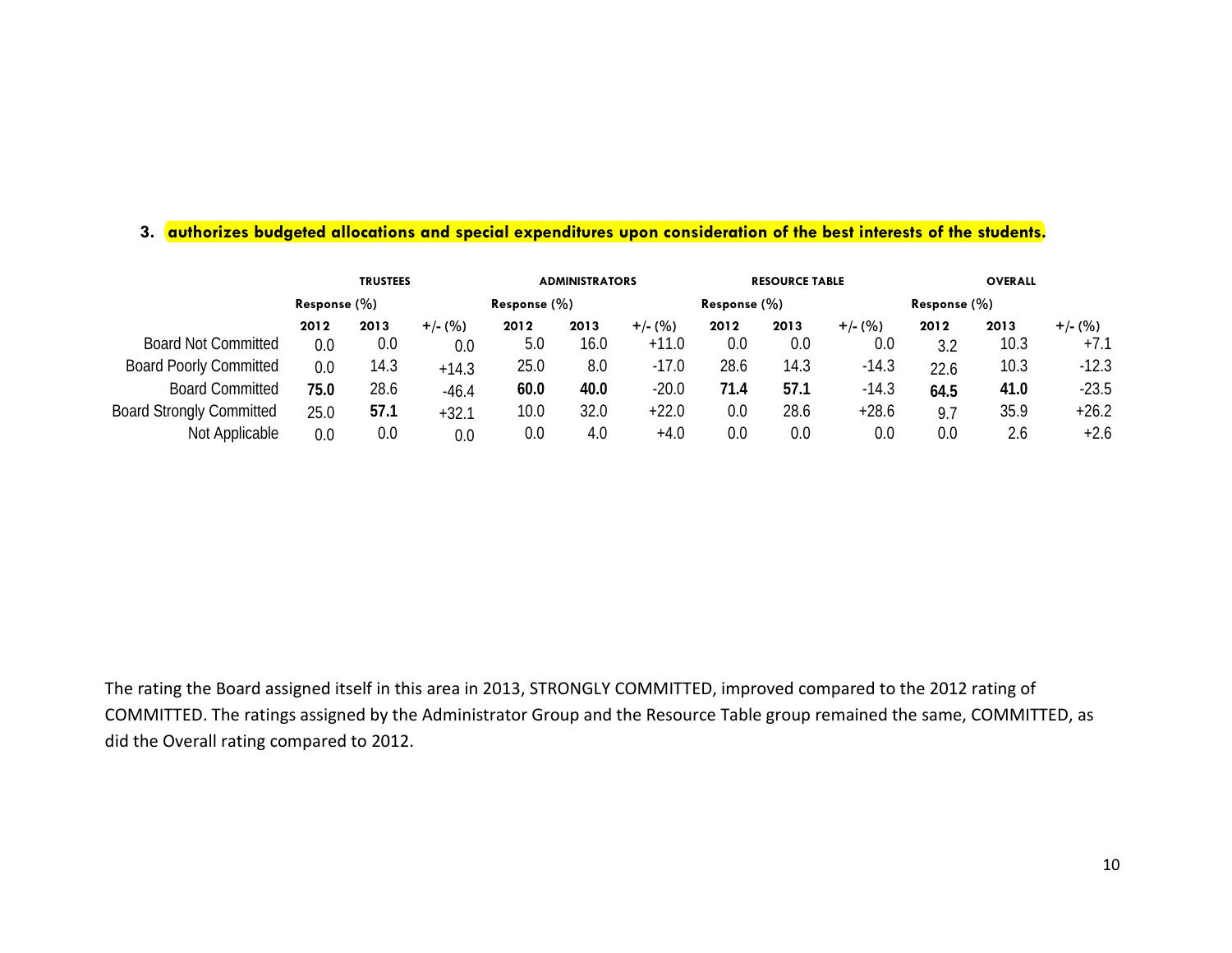#### **COMMUNITY RELATIONS SECTION**

## 1. encourages public attendance at Board Meetings.

|                                 |                  | <b>TRUSTEES</b> |           |                 | <b>ADMINISTRATORS</b> |           |                  | <b>RESOURCE TABLE</b> |           |                 | <b>OVERALL</b> |           |
|---------------------------------|------------------|-----------------|-----------|-----------------|-----------------------|-----------|------------------|-----------------------|-----------|-----------------|----------------|-----------|
|                                 | Response $(\% )$ |                 |           | Response $(\%)$ |                       |           | Response $(\% )$ |                       |           | Response $(\%)$ |                |           |
|                                 | 2012             | 2013            | $+/-$ (%) | 2012            | 2013                  | $+/-$ (%) | 2012             | 2013                  | $+/-$ (%) | 2012            | 2013           | $+/-$ (%) |
| <b>Board Not Committed</b>      | 25.0             | 0.0             | $-25.0$   | 0.0             | 8.0                   | $+8.0$    | 0.0              | 28.6                  | $+28.6$   | 3.2             | 10.3           | $+7.1$    |
| <b>Board Poorly Committed</b>   | 0.0              | 14.3            | $+14.3$   | 10.0            | 16.0                  | $+6.0$    | 14.3             | 0.0                   | $-14.3$   | 9.7             | 12.8           | $+3.1$    |
| <b>Board Committed</b>          | 50.0             | 14.3            | $-35.7$   | 40.0            | 32.0                  | $-8.0$    | 42.9             | 0.0                   | $-42.9$   | 41.9            | 23.1           | $-18.8$   |
| <b>Board Strongly Committed</b> | 25.0             | 71.4            | $+46.4$   | 50.0            | 44.0                  | $-7.0$    | 42.9             | 71.4                  | $+28.5$   | 45.2            | 53.8           | +8.6      |
| Not Applicable                  | 0.0              | 0.0             | 0.0       | 0.0             | 0.0                   | 0.0       | 0.0              | 0.0                   | 0.0       | 0.0             | 0.0            | 0.0       |

The Administrator group rating and Overall rating of STRONGLY COMMITTED remained the same in 2013 as compared to 2012. The rating the Board gave itself of STRONGLY COMMITTED in 2013 was an improvement compared to last year's rating of COMMITTED. The Resource Table group was divided between COMMITTED and STRONGLY COMMITTED (42.9% each) in 2012, but reached a consensus rating of STRONGLY COMMITTED in 2013.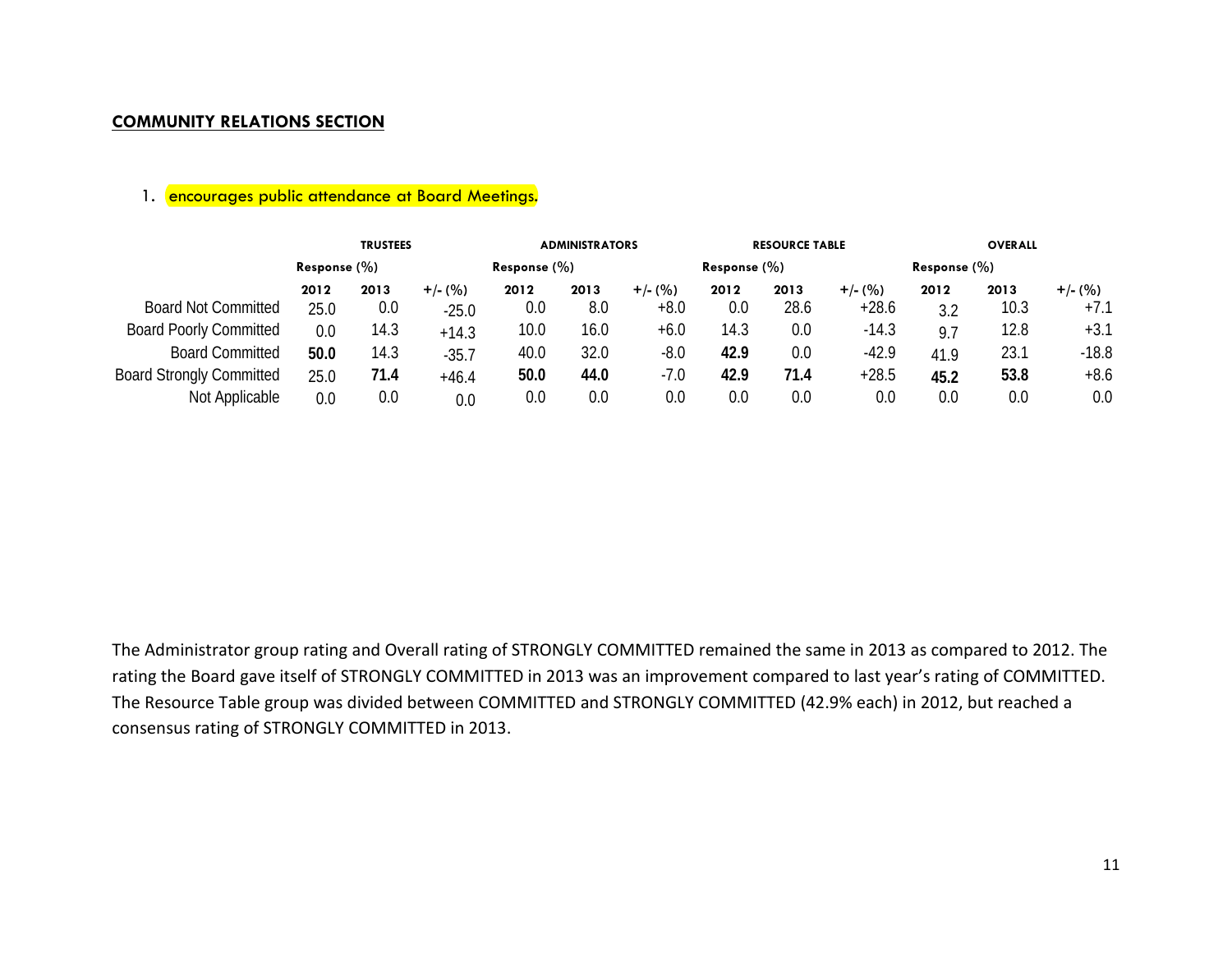## **2. provides opportunities for interested members of the public to address their concerns to the Board.**

|                                 |                 | <b>TRUSTEES</b> |           |                 | <b>ADMINISTRATORS</b> |           |                 | <b>RESOURCE TABLE</b> |           |                 | <b>OVERALL</b> |           |
|---------------------------------|-----------------|-----------------|-----------|-----------------|-----------------------|-----------|-----------------|-----------------------|-----------|-----------------|----------------|-----------|
|                                 | Response $(\%)$ |                 |           | Response $(\%)$ |                       |           | Response $(\%)$ |                       |           | Response $(\%)$ |                |           |
|                                 | 2012            | 2013            | $+/- (%)$ | 2012            | 2013                  | $+/-$ (%) | 2012            | 2013                  | $+/-$ (%) | 2012            | 2013           | $+/-$ (%) |
| <b>Board Not Committed</b>      | 0.0             | 0.0             | 0.0       | 0.0             | 4.0                   | $+4.0$    | 0.0             | $0.0\,$               | 0.0       | 0.0             | 2.6            | $+2.6$    |
| <b>Board Poorly Committed</b>   | 0.0             | 0.0             | 0.0       | 5.0             | 12.0                  | $+7.0$    | 14.3            | 28.6                  | $+14.3$   | 6.4             | 12.8           | $+6.4$    |
| <b>Board Committed</b>          | 25.0            | 14.3            | $-10.7$   | 40.0            | 32.0                  | $-8.0$    | 71.4            | 0.0                   | $-71.4$   | 45.2            | 23.1           | $-22.1$   |
| <b>Board Strongly Committed</b> | 75.0            | 85.7            | $+10.7$   | 55.0            | 52.0                  | $-3.0$    | 14.3            | 71.4                  | $+57.1$   | 48.4            | 61.5           | $+13.1$   |
| Not Applicable                  | 0.0             | 0.0             | 0.0       | 0.0             | 0.0                   | 0.0       | 0.0             | 0.0                   | 0.0       | 0.0             | 0.0            | 0.0       |

The Board's, Administrator group's, and Overall ratings of STRONGLY COMMITTED remained the same in 2013 as compared to 2012. The Resource Table group's rating of STRONGLY COMMITTED in 2013 was an improvement over the 2012 rating of COMMITTED.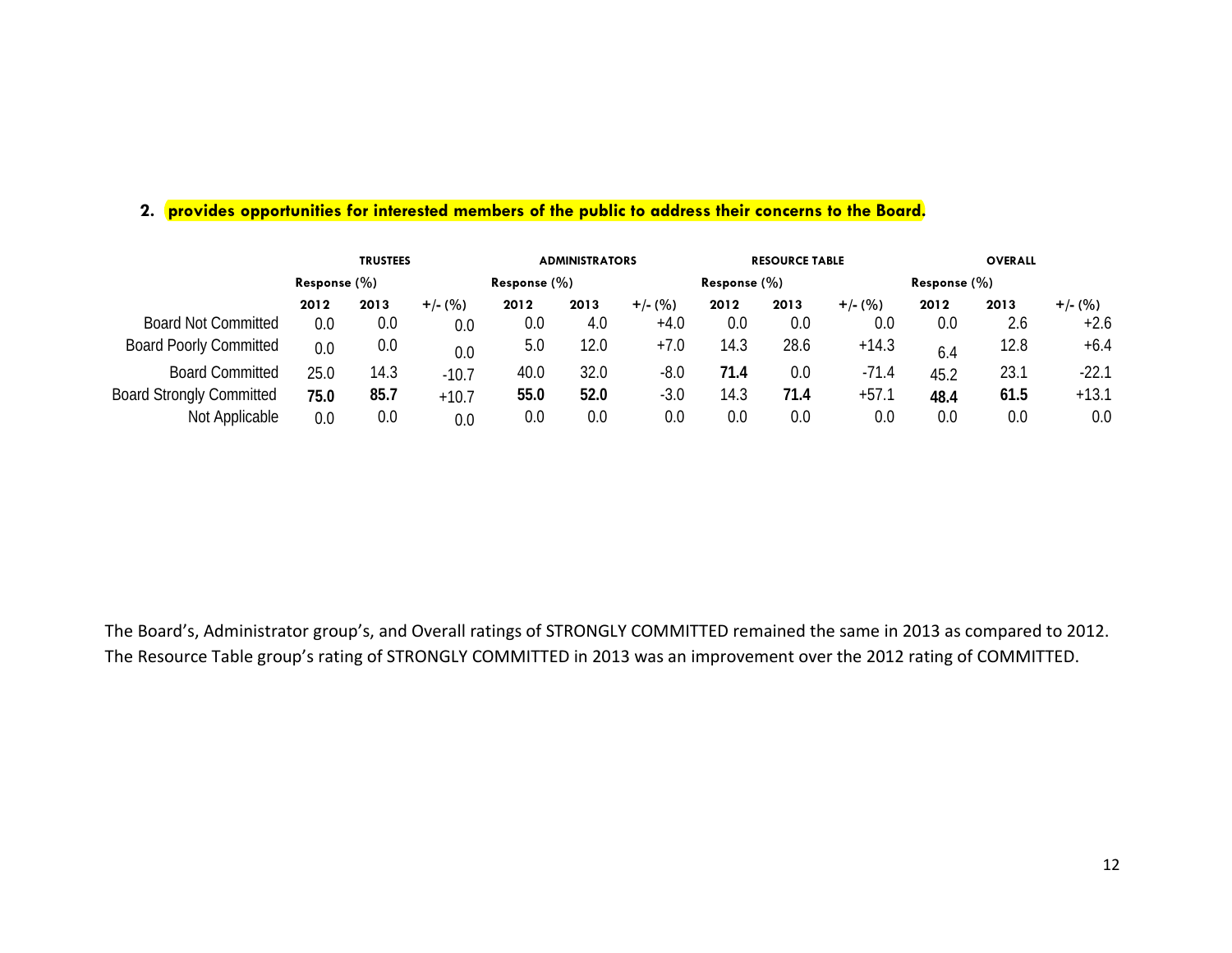# **3. cooperates actively with various news media.**

|                                 |                 | <b>TRUSTEES</b> |           |                 | <b>ADMINISTRATORS</b> |           |                 | <b>RESOURCE TABLE</b> |           |                 | <b>OVERALL</b> |           |
|---------------------------------|-----------------|-----------------|-----------|-----------------|-----------------------|-----------|-----------------|-----------------------|-----------|-----------------|----------------|-----------|
|                                 | Response $(\%)$ |                 |           | Response $(\%)$ |                       |           | Response $(\%)$ |                       |           | Response $(\%)$ |                |           |
|                                 | 2012            | 2013            | $+/-$ (%) | 2012            | 2013                  | $+/-$ (%) | 2012            | 2013                  | $+/-$ (%) | 2012            | 2013           | $+/-$ (%) |
| <b>Board Not Committed</b>      | 0.0             | 0.0             | 0.0       | 0.0             | 0.0                   | 0.0       | 0.0             | 14.3                  | $+14.3$   | 0.0             | 2.6            | $+2.6$    |
| <b>Board Poorly Committed</b>   | 25.0            | 14.3            | $-10.7$   | 0.0             | 8.0                   | $+8.0$    | 28.6            | 0.0                   | $-28.6$   | 9.7             | 7.7            | $-2.0$    |
| <b>Board Committed</b>          | 25.0            | 28.6            | $+3.6$    | 55.0            | 48.0                  | $-7.0$    | 57.1            | 14.3                  | $-42.8$   | 51.6            | 38.5           | $-13.1$   |
| <b>Board Strongly Committed</b> | 50.0            | 57.1            | $+7.1$    | 40.0            | 40.0                  | 0.0       | 0.0             | 57.1                  | $+57.1$   | 32.2            | 46.2           | $+14.0$   |
| Not Applicable                  | 0.0             | 0.0             | 0.0       | 5.0             | 4.0                   | $-1.0$    | 14.3            | 14.3                  | 0.0       | 6.4             | 5.1            | $-1.3$    |

The Board rated itself as STRONGLY COMMITTED which is the same rating it gave itself last year. The Administrator group's rating for the Board was the same as last year's rating, COMMITTED. The ratings assigned by the Resource Table group and the Overall ratings improved from COMMITTED in 2012 to STRONGLY COMMITTED in 2013.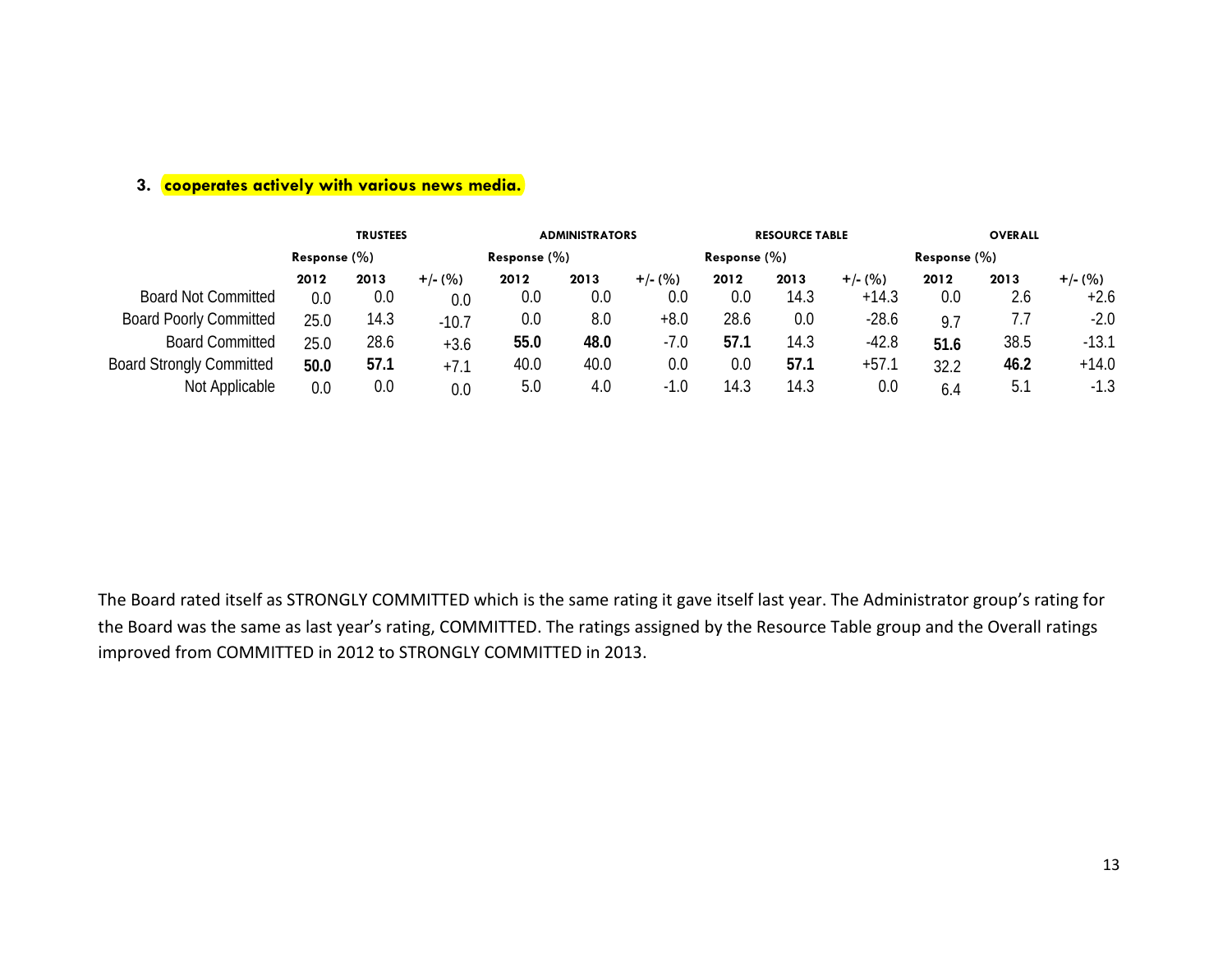# **4. supports efforts to ensure dissemination of complete and accurate information about the colleges.**

|                                 |      | <b>TRUSTEES</b> |           |         | <b>ADMINISTRATORS</b> |           |                 | <b>RESOURCE TABLE</b> |           |                 | <b>OVERALL</b> |           |
|---------------------------------|------|-----------------|-----------|---------|-----------------------|-----------|-----------------|-----------------------|-----------|-----------------|----------------|-----------|
|                                 |      | Response $(\%)$ |           |         | Response $(\%)$       |           | Response $(\%)$ |                       |           | Response $(\%)$ |                |           |
|                                 | 2012 | 2013            | $+/-$ (%) | 2012    | 2013                  | $+/-$ (%) | 2012            | 2013                  | $+/-$ (%) | 2012            | 2013           | $+/-$ (%) |
| <b>Board Not Committed</b>      | 0.0  | 0.0             | 0.0       | 0.0     | 0.0                   | 0.0       | 0.0             | 0.0                   | 0.0       | 0.0             | 0.0            | 0.0       |
| <b>Board Poorly Committed</b>   | 25.0 | 0.0             | $-25.0$   | 10.0    | 24.0                  | $+14.0$   | 14.3            | 28.6                  | $+14.3$   | 12.9            | 20.5           | $+7.6$    |
| <b>Board Committed</b>          | 0.0  | 28.6            | $+28.6$   | 65.0    | 48.0                  | $-17.0$   | 57.1            | 0.0                   | $-57.1$   | 54.8            | 35.9           | $-18.9$   |
| <b>Board Strongly Committed</b> | 75.0 | 71.4            | $-3.6$    | 25.0    | 28.0                  | $+3.0$    | 28.6            | 71.4                  | $+42.8$   | 32.2            | 43.6           | $+11.4$   |
| Not Applicable                  | 0.0  | 0.0             | 0.0       | $0.0\,$ | 0.0                   | 0.0       | 0.0             | 0.0                   | 0.0       | 0.0             | 0.0            | 0.0       |

The Board rated itself as STRONGLY COMMITTED which is the same rating it gave itself last year. The Administrator group's rating for the Board was the same as last year's rating, COMMITTED. The ratings assigned by the Resource Table group and the Overall ratings improved from COMMITTED in 2012 to STRONGLY COMMITTED in 2013.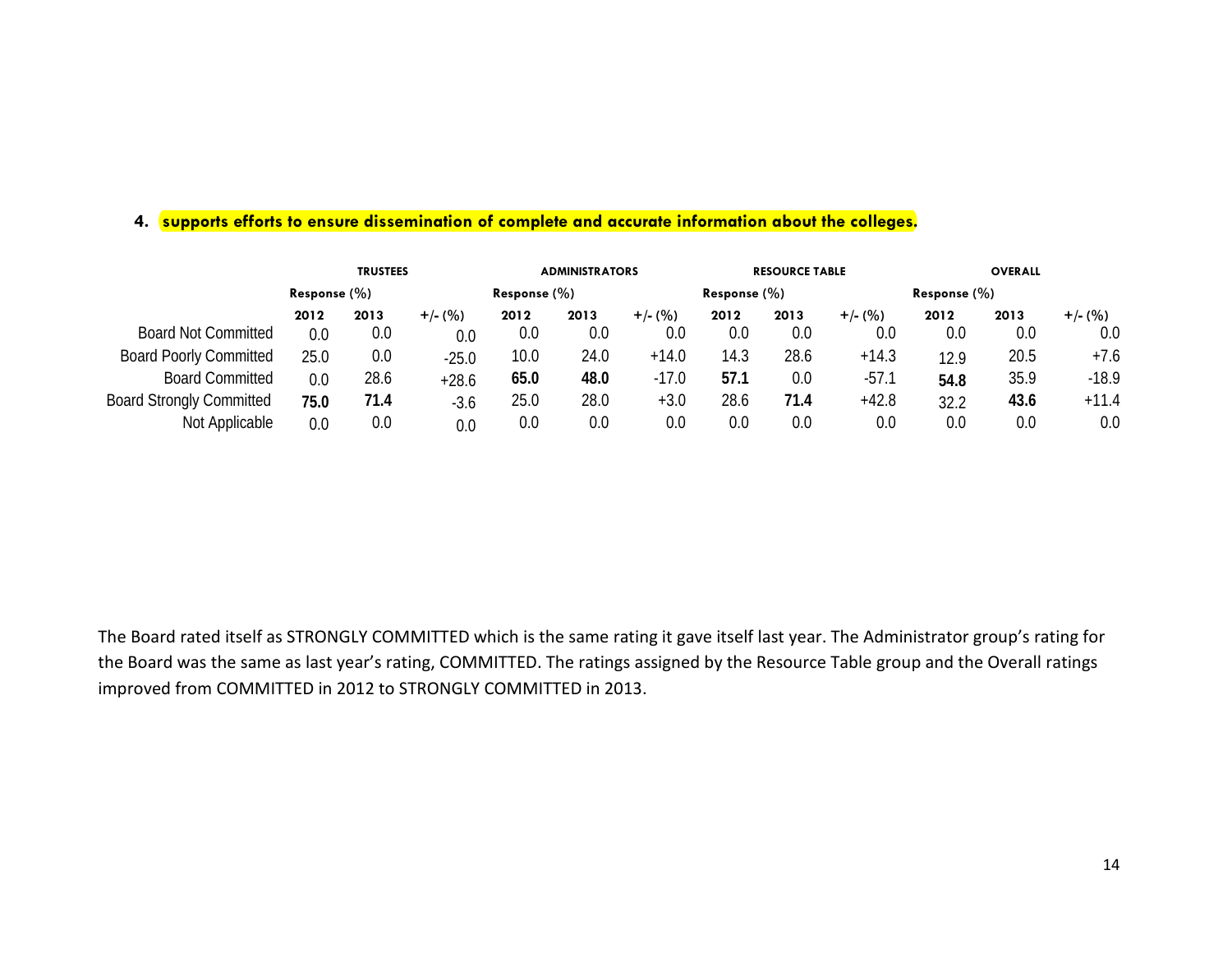# **5. participates in community affairs.**

|                                 |      | <b>TRUSTEES</b><br>Response $(\%)$ |           |      | <b>ADMINISTRATORS</b> |           |                  | <b>RESOURCE TABLE</b> |           |                 | <b>OVERALL</b> |           |
|---------------------------------|------|------------------------------------|-----------|------|-----------------------|-----------|------------------|-----------------------|-----------|-----------------|----------------|-----------|
|                                 |      |                                    |           |      | Response $(\%)$       |           | Response $(\% )$ |                       |           | Response $(\%)$ |                |           |
|                                 | 2012 | 2013                               | $+/-$ (%) | 2012 | 2013                  | $+/-$ (%) | 2012             | 2013                  | $+/-$ (%) | 2012            | 2013           | $+/-$ (%) |
| <b>Board Not Committed</b>      | 0.0  | 0.0                                | 0.0       | 0.0  | 0.0                   | 0.0       | 14.3             | 14.3                  | 0.0       | 3.2             | 2.6            | -.6       |
| <b>Board Poorly Committed</b>   | 25.0 | 14.3                               | $-10.7$   | 0.0  | 16.0                  | $+16.0$   | 0.0              | 14.3                  | $+14.3$   | 3.2             | 15.4           | $+12.2$   |
| <b>Board Committed</b>          | 0.0  | 28.6                               | $+28.6$   | 75.0 | 40.0                  | $-35.0$   | 57.1             | 0.0                   | $-57.1$   | 61.3            | 30.8           | $-30.5$   |
| <b>Board Strongly Committed</b> | 75.0 | 57.1                               | $-17.9$   | 20.0 | 44.0                  | $+24.0$   | 28.6             | 71.4                  | $+42.8$   | 29.0            | 51.3           | $+22.3$   |
| Not Applicable                  | 0.0  | 0.0                                | 0.0       | 5.0  | 0.0                   | $-5.0$    | 0.0              | 0.0                   | 0.0       | 3.2             | 0.0            | $-3.2$    |

The Board rated itself as STRONGLY COMMITTED which is the same rating it gave itself last year. The ratings from the Administrator group and the Resource Table group, as well as the Overall rating, improved from COMMITTED in 2013 to STRONGLY COMMITTED in 2013.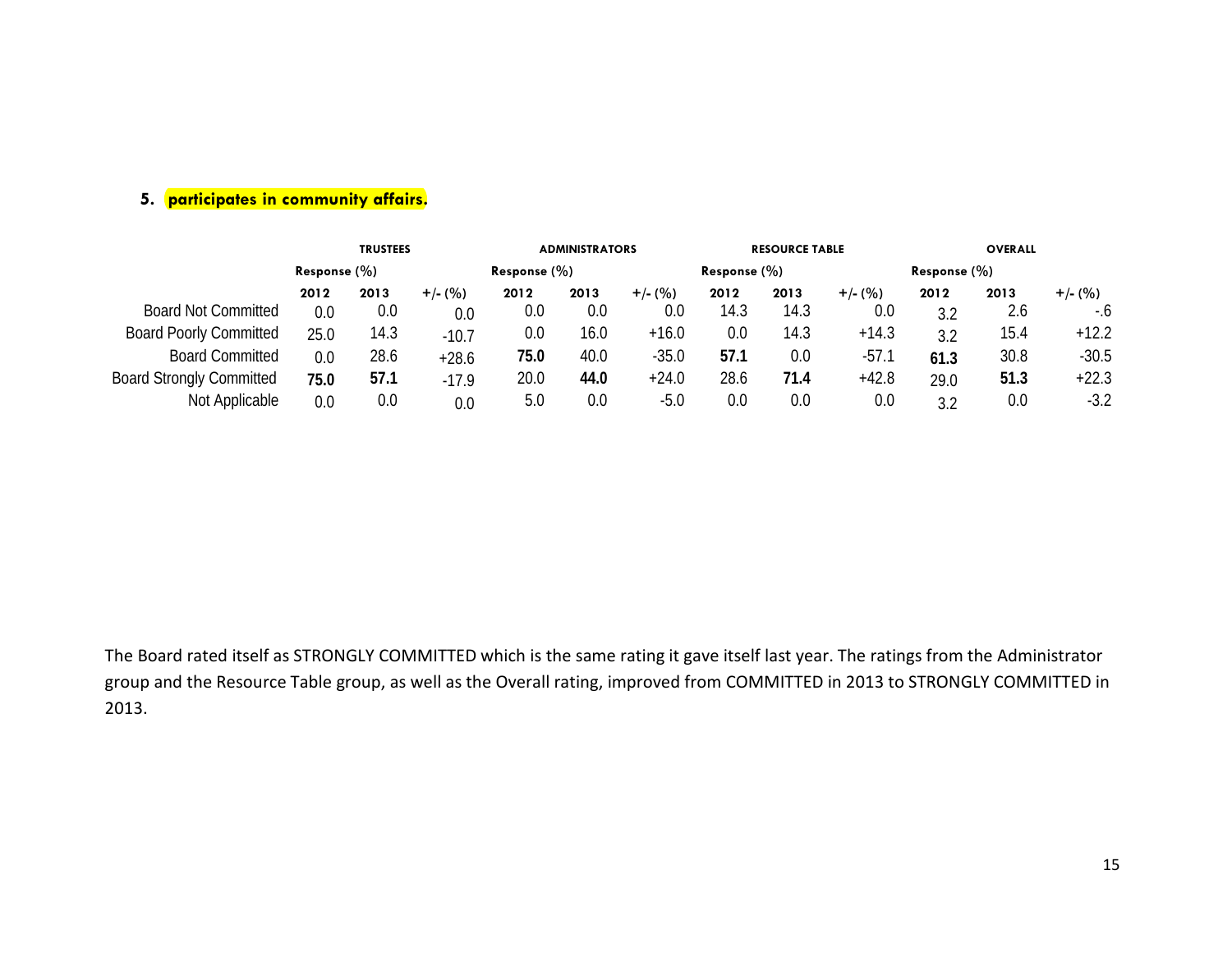# **6. maintains contact with community organizations that are actually or potentially relevant to the colleges.**

|                                 |      | <b>TRUSTEES</b> |           |      | <b>ADMINISTRATORS</b> |           |              | <b>RESOURCE TABLE</b> |           |                 | <b>OVERALL</b> |           |
|---------------------------------|------|-----------------|-----------|------|-----------------------|-----------|--------------|-----------------------|-----------|-----------------|----------------|-----------|
|                                 |      | Response $(\%)$ |           |      | Response $(\%)$       |           | Response (%) |                       |           | Response $(\%)$ |                |           |
|                                 | 2012 | 2013            | $+/-$ (%) | 2012 | 2013                  | $+/-$ (%) | 2012         | 2013                  | $+/-$ (%) | 2012            | 2013           | $+/-$ (%) |
| <b>Board Not Committed</b>      | 0.0  | 0.0             | 0.0       | 0.0  | 4.0                   | $+4.0$    | 0.0          | 14.3                  | $+14.3$   | 0.0             | 5.1            | $+5.1$    |
| <b>Board Poorly Committed</b>   | 33.3 | 14.3            | $-19.0$   | 10.0 | 16.0                  | $+6.0$    | 14.3         | 0.0                   | $-14.3$   | 13.3            | 12.8           | -.5       |
| <b>Board Committed</b>          | 0.0  | 28.6            | $+28.6$   | 70.0 | 28.0                  | $-42.0$   | 28.6         | 14.3                  | $-14.3$   | 53.3            | 25.6           | $-27.7$   |
| <b>Board Strongly Committed</b> | 66.7 | 57.1            | $-9.6$    | 10.0 | 44.0                  | +34       | 57.1         | 57.1                  | 0.0       | 26.6            | 48.7           | $+22.1$   |
| Not Applicable                  | 0.0  | 0.0             | 0.0       | 10.0 | 8.0                   | $-2.0$    | 0.0          | 14.3                  | $+14.3$   | 6.6             | 7.7            | $+1.1$    |

The Board and the Resource Table Group assigned the same rating this year, STRONGLY COMMITTED, as they did last year. The Administrator group's rating and the Overall rating improved from COMMITTED last year to STONGLY COMMITTED this year.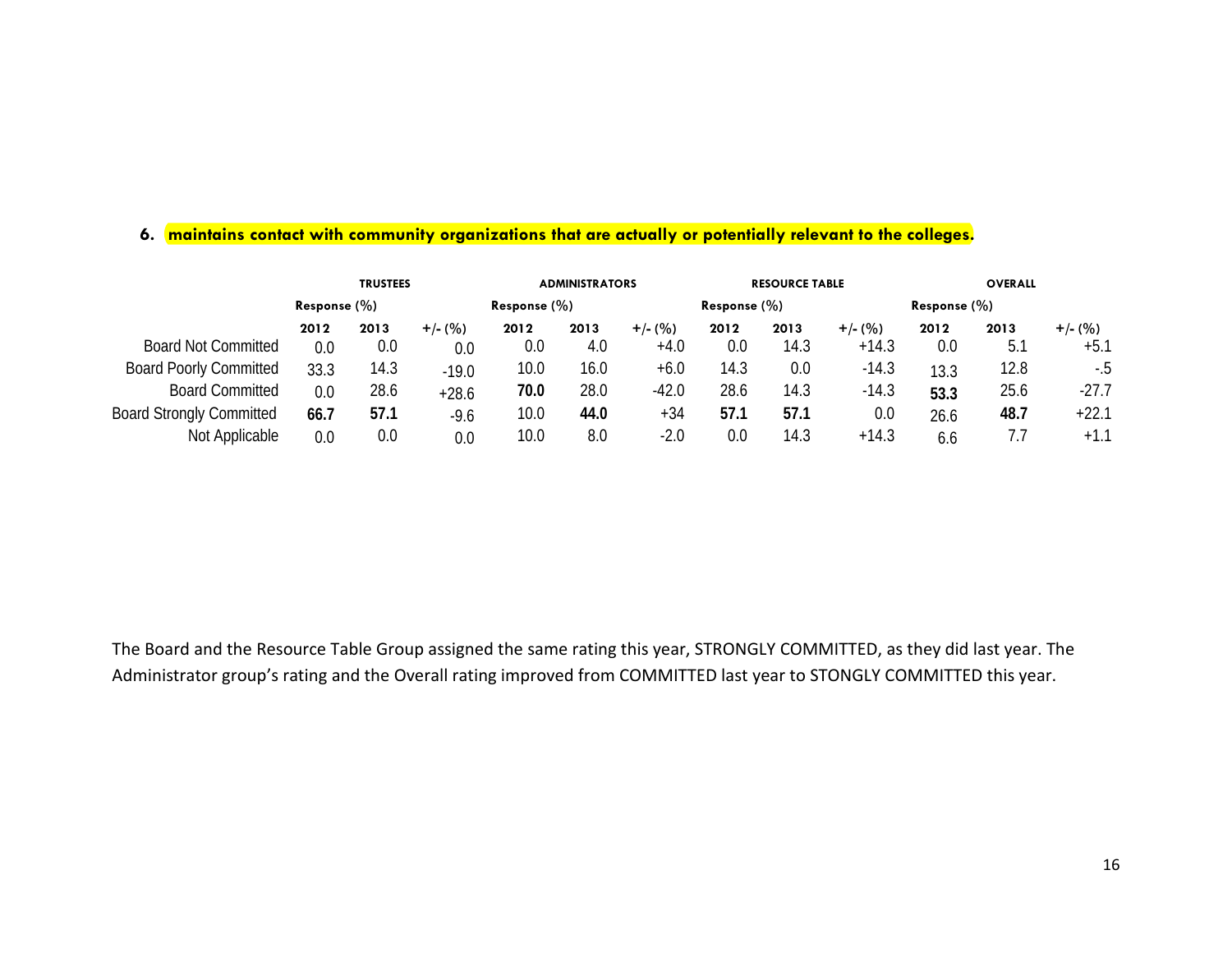# **7. promotes and supports the interests of the colleges and students within the political arena.**

|                                 |                  | <b>TRUSTEES</b> |           |                 | <b>ADMINISTRATORS</b> |           |                 | <b>RESOURCE TABLE</b> |           |                 | <b>OVERALL</b> |           |
|---------------------------------|------------------|-----------------|-----------|-----------------|-----------------------|-----------|-----------------|-----------------------|-----------|-----------------|----------------|-----------|
|                                 | Response $(\% )$ |                 |           | Response $(\%)$ |                       |           | Response $(\%)$ |                       |           | Response $(\%)$ |                |           |
|                                 | 2012             | 2013            | $+/- (%)$ | 2012            | 2013                  | $+/-$ (%) | 2012            | 2013                  | $+/-$ (%) | 2012            | 2013           | $+/-$ (%) |
| <b>Board Not Committed</b>      | 0.0              | 0.0             | 0.0       | 0.0             | 4.0                   | +4.0      | 0.0             | 0.0                   | 0.0       | 0.0             | 2.6            | $+2.6$    |
| <b>Board Poorly Committed</b>   | 0.0              | 0.0             | 0.0       | 15.0            | 12.0                  | $-3.0$    | 0.0             | 14.3                  | $+14.3$   | 9.7             | 10.3           | $+0.6$    |
| <b>Board Committed</b>          | 25.0             | 28.6            | $+3.6$    | 45.0            | 32.0                  | $-13.0$   | 28.6            | 0.0                   | $-28.6$   | 38.7            | 25.6           | $-13.1$   |
| <b>Board Strongly Committed</b> | 75.0             | 71.4            | $-3.6$    | 40.0            | 52.0                  | $+12.0$   | 71.4            | 71.4                  | 0.0       | 51.6            | 59.0           | $+7.4$    |
| Not Applicable                  | 0.0              | 0.0             | 0.0       | 0.0             | 0.0                   | 0.0       | 0.0             | 14.3                  | $+14.3$   | 0.0             | 2.6            | $+2.6$    |

The Board's, Resource Table group's, and Overall ratings of STRONGLY COMMITTED remained the same in 2013 as compared to 2012. The Administrator group's rating of STRONGLY COMMITTED in 2013 was an improvement over the 2012 rating of COMMITTED.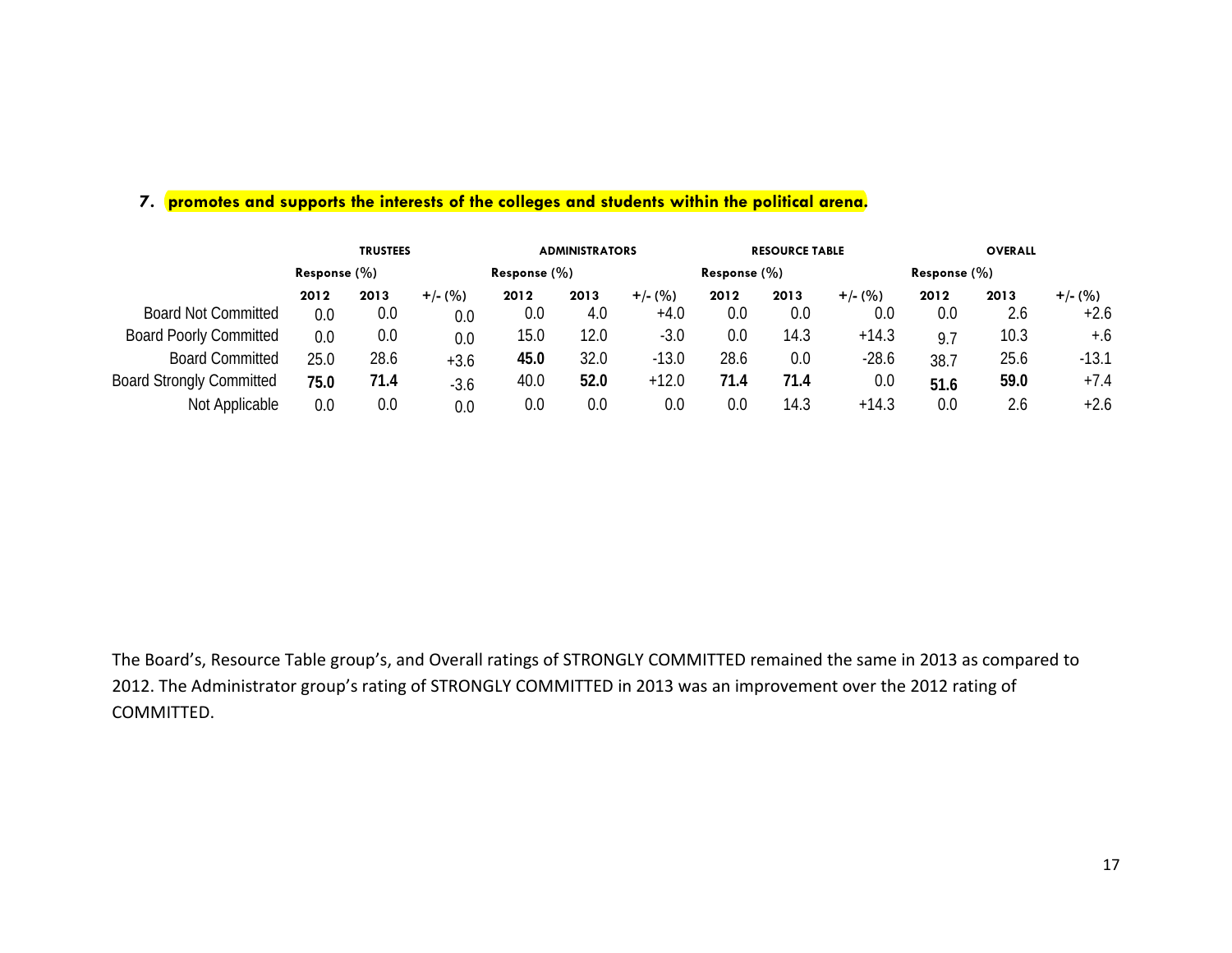#### **8. channels received concerns, complaints, criticisms, and compliments about the colleges back to the Chancellor for review and possible action.**

|                                 |      | <b>TRUSTEES</b> |           |      | <b>ADMINISTRATORS</b> |           |                 | <b>RESOURCE TABLE</b> |           |                 | <b>OVERALL</b> |           |
|---------------------------------|------|-----------------|-----------|------|-----------------------|-----------|-----------------|-----------------------|-----------|-----------------|----------------|-----------|
|                                 |      | Response $(\%)$ |           |      | Response $(\%)$       |           | Response $(\%)$ |                       |           | Response $(\%)$ |                |           |
|                                 | 2012 | 2013            | $+/-$ (%) | 2012 | 2013                  | $+/-$ (%) | 2012            | 2013                  | $+/-$ (%) | 2012            | 2013           | $+/-$ (%) |
| <b>Board Not Committed</b>      | 0.0  | 0.0             | $0.0\,$   | 0.0  | 0.0                   | 0.0       | 14.3            | 42.9                  | $+28.6$   | 3.2             | $\frac{1}{2}$  | $+4.5$    |
| <b>Board Poorly Committed</b>   | 0.0  | 0.0             | 0.0       | 15.0 | 24.0                  | $+9.0$    | 42.9            | 0.0                   | $-42.9$   | 19.3            | 15.4           | $-3.9$    |
| <b>Board Committed</b>          | 50.0 | 57.1            | +7.1      | 50.0 | 36.0                  | $-14.0$   | 42.9            | 0.0                   | $-42.9$   | 48.4            | 33.3           | $-15.1$   |
| <b>Board Strongly Committed</b> | 50.0 | 42.9            | $-7.1$    | 25.0 | 36.0                  | $+11.0$   | 0.0             | 42.9                  | $+42.9$   | 22.6            | 38.5           | $+15.9$   |
| Not Applicable                  | 0.0  | 0.0             | 0.0       | 10.0 | 4.0                   | $-6.0$    | 0.0             | 14.3                  | $+14.3$   | 6.4             | 5.1            | $-1.3$    |

The rating the Board assigned itself in 2012 was divided between COMMITTED and STRONGLY COMMITTED (50% each), but in 2013, the consensus of the Board was a rating of COMMITTED. The Administrator group rated the Board COMMITTED in 2012, but the rating in 2013 was divided between COMMITTED and STRONGLY COMMITTED (36% each). The rating of the Resource Table group was also divided in 2012, with a rating of 42.9% each for POORLY COMMITTED and COMMITTED; the rating is still divided in 2013, but by a wider range with 42.9% indicating NOT COMMITTED and 42.9% indicating STRONGLY COMMITTED. The Overall rating improved from COMMITTED in 2012 to STRONGLY COMMITTED in 2013.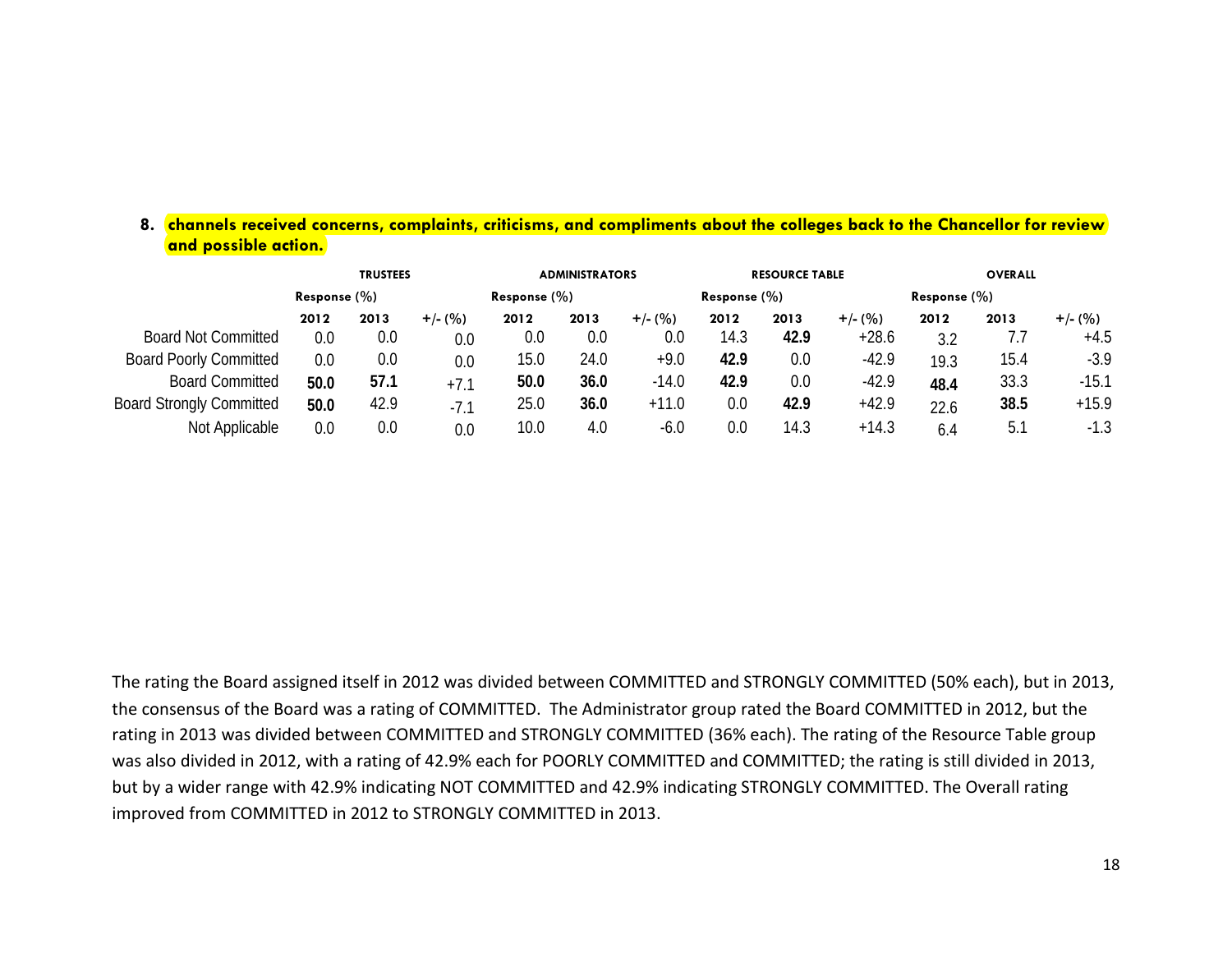|                                 |      | <b>TRUSTEES</b> |           |      | <b>ADMINISTRATORS</b> |           |                 | <b>RESOURCE TABLE</b> |           |                 | <b>OVERALL</b> |           |
|---------------------------------|------|-----------------|-----------|------|-----------------------|-----------|-----------------|-----------------------|-----------|-----------------|----------------|-----------|
|                                 |      | Response $(\%)$ |           |      | Response $(\%)$       |           | Response $(\%)$ |                       |           | Response $(\%)$ |                |           |
|                                 | 2012 | 2013            | $+/-$ (%) | 2012 | 2013                  | $+/-$ (%) | 2012            | 2013                  | $+/-$ (%) | 2012            | 2013           | $+/-$ (%) |
| <b>Board Not Committed</b>      | 0.0  | 0.0             | 0.0       | 0.0  | 0.0                   | $0.0\,$   | 0.0             | 14.3                  | $+14.3$   | 0.0             | 2.6            | $+2.6$    |
| <b>Board Poorly Committed</b>   | 0.0  | 0.0             | 0.0       | 15.0 | 8.0                   | $-7.0$    | 14.3            | 14.3                  | 0.0       | 12.9            | 7.7            | $-5.2$    |
| <b>Board Committed</b>          | 25.0 | 14.3            | $-10.7$   | 25.0 | 32.0                  | +7.0      | 57.1            | 0.0                   | $-57.1$   | 32.2            | 23.1           | $-9.1$    |
| <b>Board Strongly Committed</b> | 75.0 | 85.7            | $+10.7$   | 60.0 | 56.0                  | $-4.0$    | 33.3            | 71.4                  | $+38.1$   | 54.8            | 64.1           | $+9.3$    |
| Not Applicable                  | 0.0  | 0.0             | 0.0       | 0.0  | 4.0                   | $+4.0$    | 0.0             | 0.0                   | 0.0       | 0.0             | 2.6            | $+2.6$    |

## **9. maintains awareness of community attitudes and special interest groups that may exert influence on the colleges' programs.**

The Board, Administrator group, and Overall ratings of STRONGLY COMMITTED remained the same in 2013 as compared to 2012. The Resource Table group's rating of STRONGLY COMMITTED in 2013 was an improvement over the 2012 rating of COMMITTED.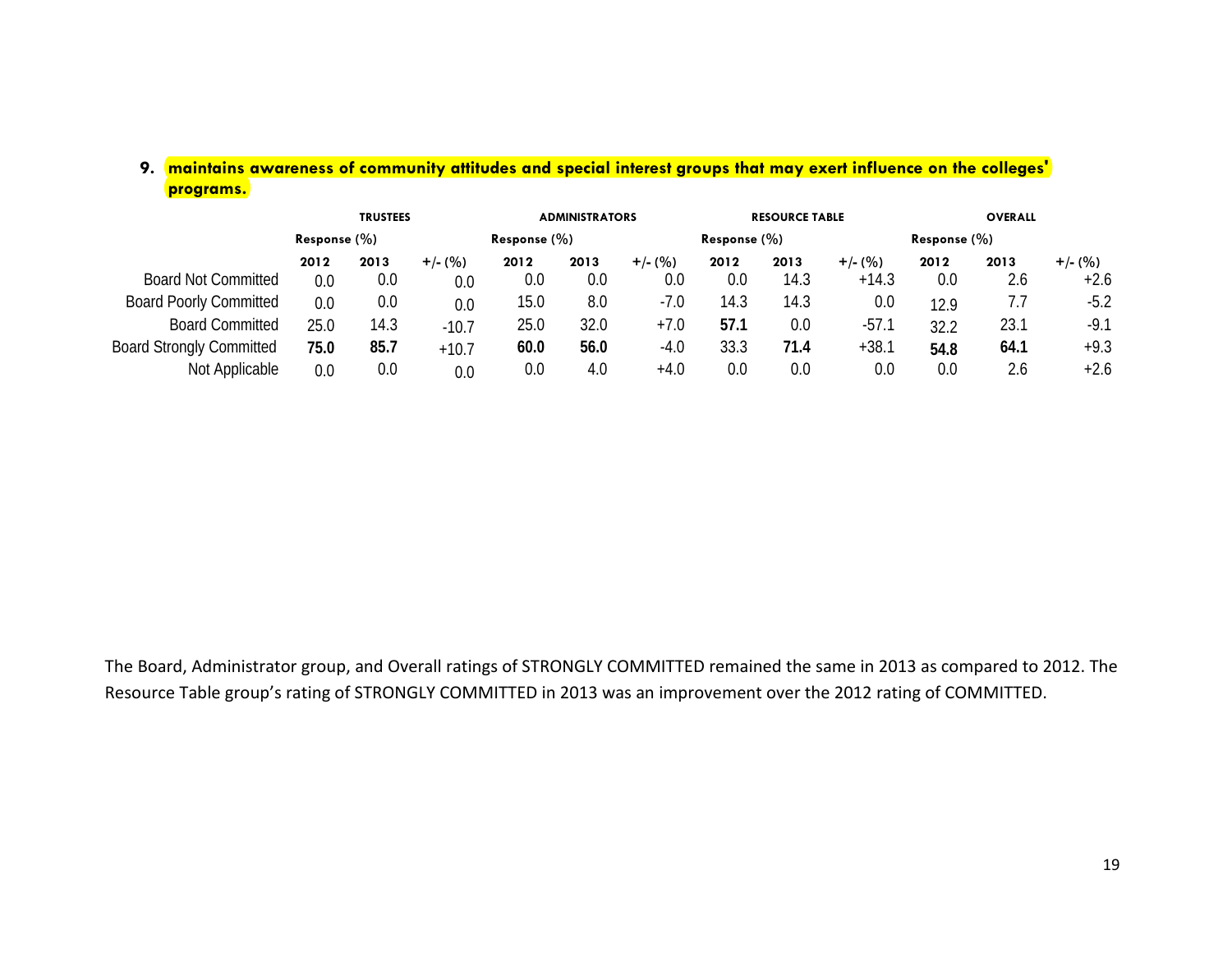|                                 |       | <b>TRUSTEES</b> |           |      | <b>ADMINISTRATORS</b> |           |      | <b>RESOURCE TABLE</b> |           |                 | <b>OVERALL</b> |           |
|---------------------------------|-------|-----------------|-----------|------|-----------------------|-----------|------|-----------------------|-----------|-----------------|----------------|-----------|
|                                 |       | Response $(\%)$ |           |      | Response $(\%)$       |           |      | Response $(\% )$      |           | Response $(\%)$ |                |           |
|                                 | 2012  | 2013            | $+/- (%)$ | 2012 | 2013                  | $+/-$ (%) | 2012 | 2013                  | $+/-$ (%) | 2012            | 2013           | $+/-$ (%) |
| <b>Board Not Committed</b>      | 0.0   | 0.0             | 0.0       | 5.0  | 4.0                   | $-1.0$    | 14.3 | 14.3                  | 0.0       | 6.4             | 5.1            | $-1.3$    |
| <b>Board Poorly Committed</b>   | 0.0   | 14.3            | $+14.3$   | 15.0 | 20.0                  | +5.0      | 28.6 | 28.6                  | 0.0       | 16.1            | 20.5           | +4.4      |
| <b>Board Committed</b>          | 100.0 | 42.9            | $-57.1$   | 60.0 | 64.0                  | $+4.0$    | 42.9 | 28.6                  | 14.3      | 61.2            | 53.9           | $-7.3$    |
| <b>Board Strongly Committed</b> | 0.0   | 42.9            | $+42.9$   | 15.0 | 12.0                  | $-3.0$    | 0.0  | 28.6                  | $+28.6$   | 9.7             | 20.5           | $+10.8$   |
| Not Applicable                  | 0.0   | 0.0             | 0.0       | 5.0  | 0.0                   | $-5.0$    | 14.3 | 0.0                   | $-14.3$   | 6.4             | 0.0            | $-6.4$    |

## **10. reflects Board policy in individual answers to public questions and in public statements.**

The Administrator group rating and Overall rating of COMMITTED remained the same in 2013 as compared to 2012. The Board's rating of itself was divided in 2013 between COMMITTED and STRONGLY COMMITTED (42.9% each) as opposed to the 2012 rating of COMMITTED (100%). The Resource Table group rating in 2012 was COMMITTED; in 2013, the rating was divided between POORLY COMMITTED, COMMITTED, and STRONGLY COMMITTED (28.6 %) each.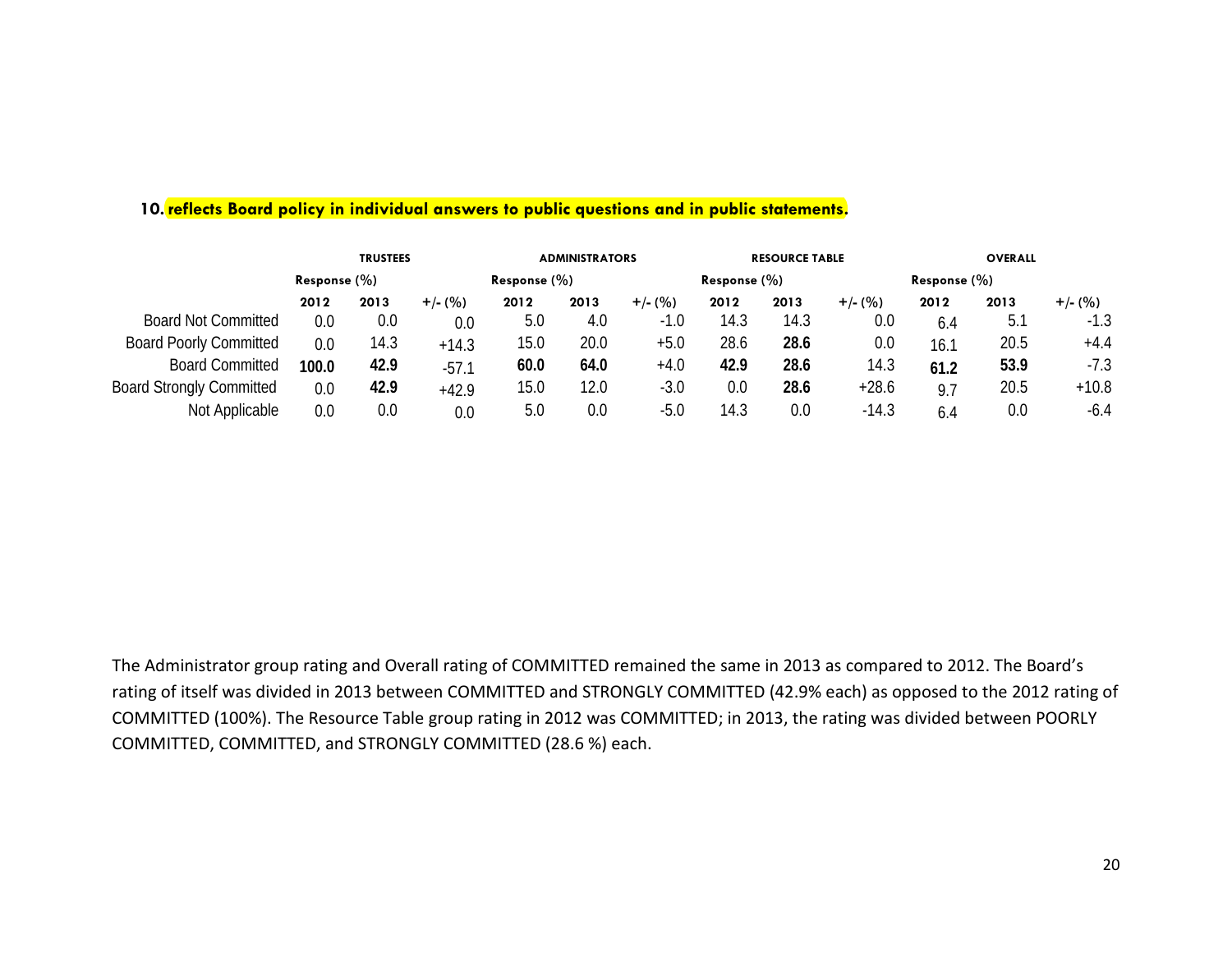### **11. participates in discussions with the public regarding District issues and policies.**

|                                 |      | <b>TRUSTEES</b>  |           |      | <b>ADMINISTRATORS</b> |           |                 | <b>RESOURCE TABLE</b> |           |                  | <b>OVERALL</b> |           |
|---------------------------------|------|------------------|-----------|------|-----------------------|-----------|-----------------|-----------------------|-----------|------------------|----------------|-----------|
|                                 |      | Response $(\% )$ |           |      | Response (%)          |           | Response $(\%)$ |                       |           | Response $(\% )$ |                |           |
|                                 | 2012 | 2013             | $+/-$ (%) | 2012 | 2013                  | $+/-$ (%) | 2012            | 2013                  | $+/-$ (%) | 2012             | 2013           | $+/-$ (%) |
| <b>Board Not Committed</b>      | 0.0  | 0.0              | 0.0       | 0.0  | 4.0                   | $+4.0$    | 14.3            | 28.6                  | $+14.3$   | 3.2              | 1.1            | $+4.5$    |
| <b>Board Poorly Committed</b>   | 50.0 | 14.3             | $-35.7$   | 5.0  | 20.0                  | $+15.0$   | 14.3            | 0.0                   | $-14.3$   | 12.9             | 15.4           | $+2.5$    |
| <b>Board Committed</b>          | 0.0  | 28.6             | $+28.6$   | 80.0 | 40.0                  | $-40.0$   | 71.4            | 14.3                  | $-57.1$   | 67.7             | 33.3           | $-34.4$   |
| <b>Board Strongly Committed</b> | 50.0 | 57.1             | $+7.1$    | 15.0 | 24.0                  | +9.0      | 0.0             | 57.1                  | $+57.1$   | 16.1             | 35.9           | $+19.8$   |
| Not Applicable                  | 0.0  | 0.0              | 0.0       | 0.0  | 12.0                  | $+12.0$   | 0.0             | 0.0                   | 0.0       | 0.0              | 7.7            | $+7.7$    |

The Board's rating of itself in 2012 was divided between POORLY COMMITTED and STRONGLY COMMITTED (50% each); in 2013, the Board reached a consensus of STRONGLY COMMITTED. The rating of the Administrator group of COMMITTED was unchanged from last year. The Resource Table group rating and Overall rating of STRONGLY COMMITTED in 2013 improved compared to last year's ratings of COMMITTED.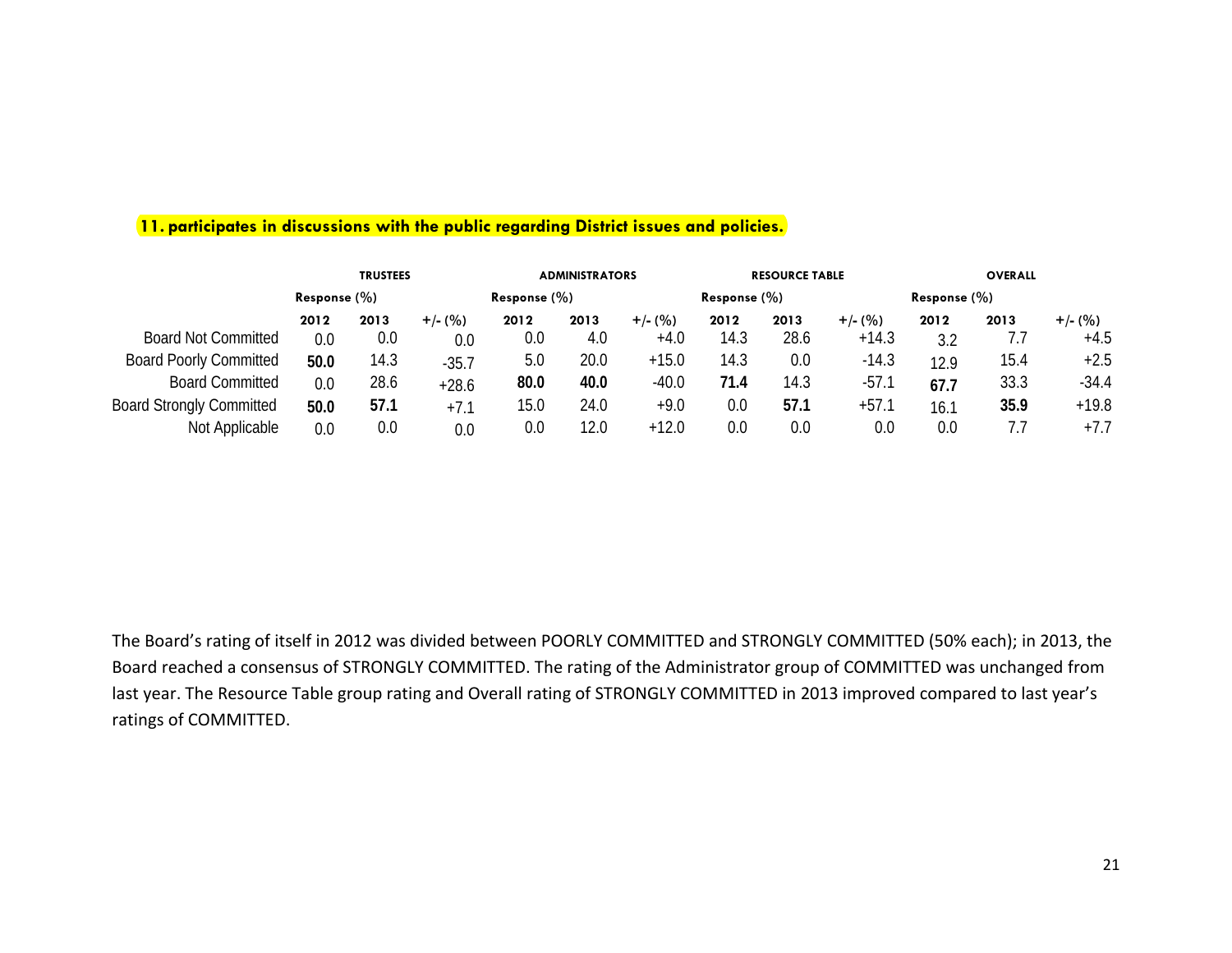#### **EDUCATION SECTION**

### **1. encourages and supports recruitment, promotion, and other efforts designed to ensure that the student body will reflect the ethnic and cultural diversity of the community.**

|                                 |      | <b>TRUSTEES</b>  |           |      | <b>ADMINISTRATORS</b> |           |                 | <b>RESOURCE TABLE</b> |           |                  | <b>OVERALL</b> |           |
|---------------------------------|------|------------------|-----------|------|-----------------------|-----------|-----------------|-----------------------|-----------|------------------|----------------|-----------|
|                                 |      | Response $(\% )$ |           |      | Response $(\%)$       |           | Response $(\%)$ |                       |           | Response $(\% )$ |                |           |
|                                 | 2012 | 2013             | $+/-$ (%) | 2012 | 2013                  | $+/-$ (%) | 2012            | 2013                  | $+/-$ (%) | 2012             | 2013           | $+/-$ (%) |
| <b>Board Not Committed</b>      | 0.0  | 0.0              | 0.0       | 5.3  | 4.0                   | $-1.3$    | 28.6            | 0.0                   | $-28.6$   | 10.0             | 2.6            | $-7.4$    |
| <b>Board Poorly Committed</b>   | 0.0  | 0.0              | 0.0       | 5.3  | 12.0                  | $+6.7$    | 0.0             | 28.6                  | $+28.6$   | 3.3              | 12.8           | $+9.5$    |
| <b>Board Committed</b>          | 25.0 | 42.9             | $+17.9$   | 47.4 | 36.0                  | $-11.4$   | 42.9            | 14.3                  | $-28.6$   | 43.3             | 33.3           | $-10.0$   |
| <b>Board Strongly Committed</b> | 75.0 | 57.1             | $-17.9$   | 36.8 | 36.0                  | -.8       | 28.6            | 57.1                  | $+28.5$   | 40.0             | 43.6           | $+3.6$    |
| Not Applicable                  | 0.0  | 0.0              | 0.0       | 5.3  | 12.0                  | $+6.7$    | 0.0             | 0.0                   | 0.0       | 3.3              | 7.7            | $+4.4$    |

The Board rated itself as STRONGLY COMMITTED which is the same rating it gave itself last year. The Administrator group rated the Board as COMMITTED last year, but the rating was divided between COMMITTED (36%) and STRONGLY COMMITTED (36%) this year. The Resource Table's rating and the Overall rating improved from COMMITTED in 2012 to STRONGLY COMMITTED in 2013.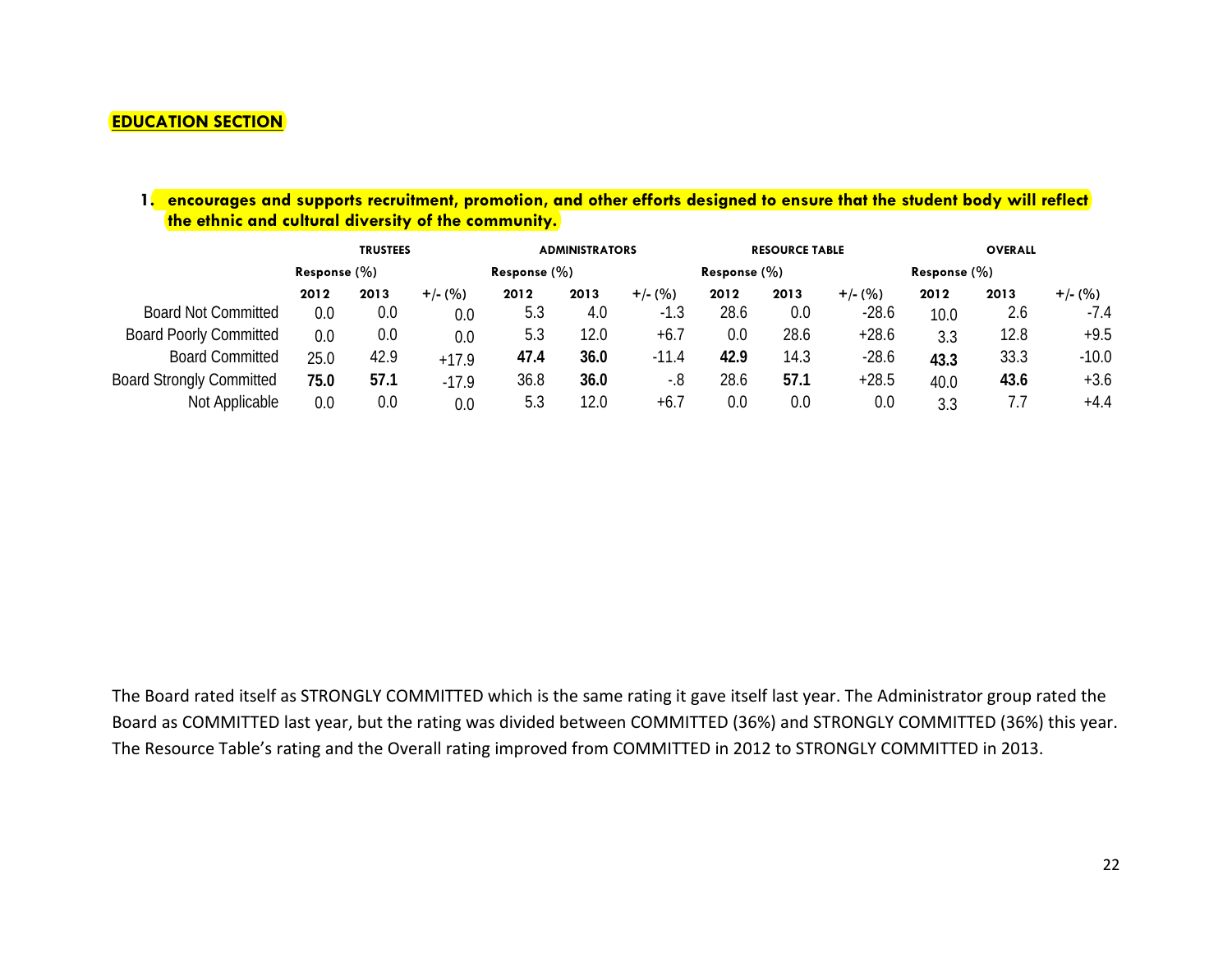|                                       | 2. supports policies and projects leading to the District goal of a faculty whose composition mirrors the ethnic and cultural |
|---------------------------------------|-------------------------------------------------------------------------------------------------------------------------------|
| diversity of the community it serves. |                                                                                                                               |

|                                 | <b>TRUSTEES</b>  |      |                 | <b>ADMINISTRATORS</b> |      |                 | <b>RESOURCE TABLE</b> |      |                 | <b>OVERALL</b> |      |           |
|---------------------------------|------------------|------|-----------------|-----------------------|------|-----------------|-----------------------|------|-----------------|----------------|------|-----------|
|                                 | Response $(\% )$ |      | Response $(\%)$ |                       |      | Response $(\%)$ |                       |      | Response $(\%)$ |                |      |           |
|                                 | 2012             | 2013 | $+/- (%)$       | 2012                  | 2013 | $+/-$ (%)       | 2012                  | 2013 | $+/-$ (%)       | 2012           | 2013 | $+/-$ (%) |
| <b>Board Not Committed</b>      | 0.0              | 0.0  | 0.0             | 5.3                   | 8.0  | $+2.7$          | 33.3                  | 14.3 | $-19.0$         | 10.0           | 1.1  | $-2.3$    |
| <b>Board Poorly Committed</b>   | 0.0              | 0.0  | 0.0             | 5.3                   | 8.0  | $+2.7$          | 0.0                   | 14.3 | $+14.3$         | 3.3            | 7.7  | $+4.4$    |
| <b>Board Committed</b>          | 25.0             | 57.1 | $+32.1$         | 52.6                  | 64.0 | $+11.4$         | 33.3                  | 0.0  | $-33.0$         | 46.6           | 51.3 | $+4.7$    |
| <b>Board Strongly Committed</b> | 75.0             | 42.9 | $-32.1$         | 31.6                  | 20.0 | $-11.6$         | 33.3                  | 71.4 | $+38.1$         | 36.6           | 33.3 | $-3.3$    |
| Not Applicable                  | 0.0              | 0.0  | 0.0             | 5.3                   | 0.0  | $-5.3$          | 0.0                   | 0.0  | 0.0             | 3.3            | 0.0  | $-3.3$    |

The Administrator group's rating and the Overall rating of COMMITTED was the same as last year's rating. The Board's rating of itself was lower this year, COMMITTED, compared to last year's rating of STRONGLY COMMITTED. The Resource Table's rating was divided last year into NOT COMMITTED (33%), COMMITTED (33%), and STRONGLY COMMITTED (33%); this year the group assigned a rating of STRONGLY COMMITTED (74%).